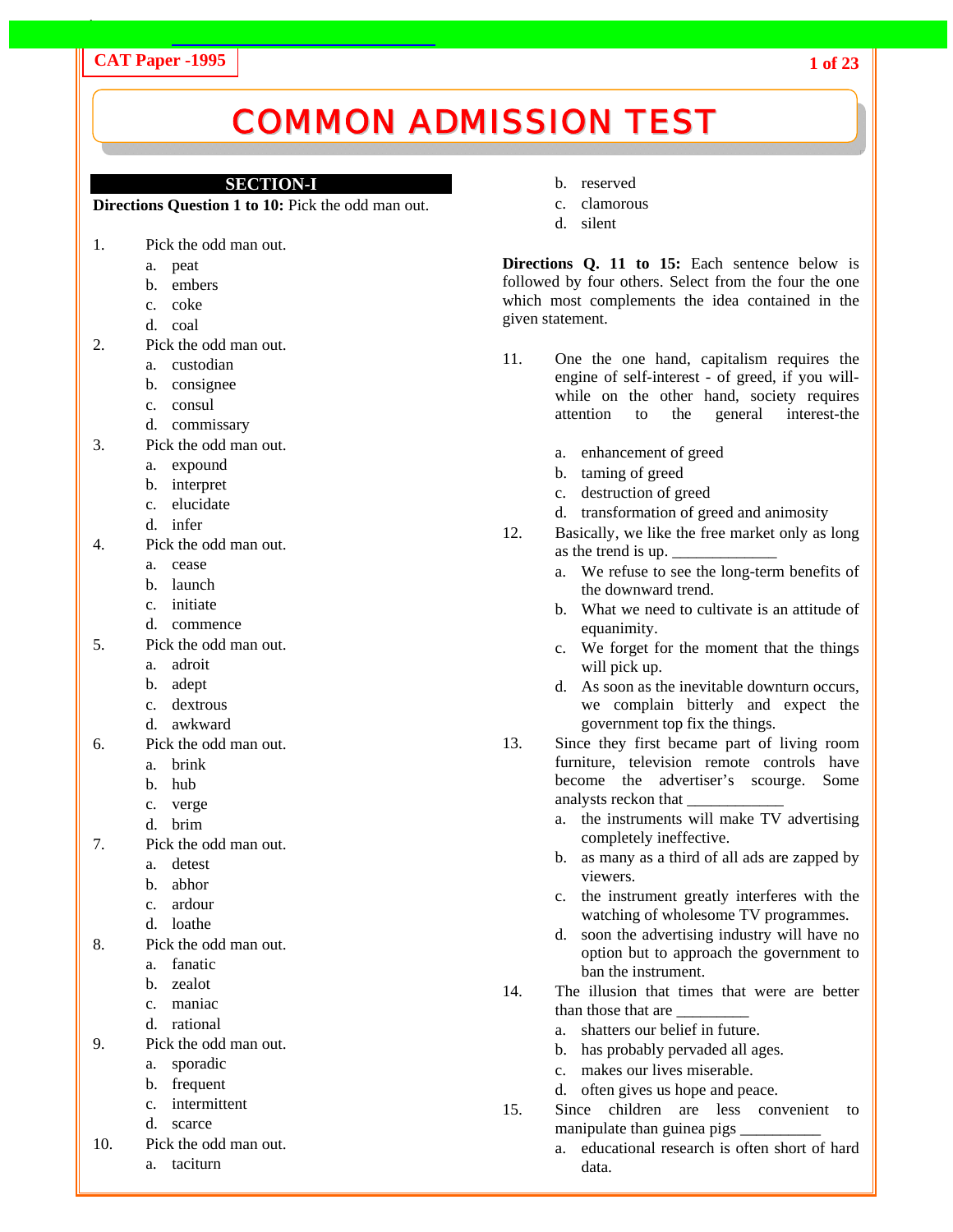- b. doctors have to depend more on the latter than the former.
- c. child psychologists are often compelled to use more data obtained from the latter sources.
- d. the research findings from the latter source are generally considered to be more reliable than that obtained from the former.

Directions Q. 16 to 20: Select the lettered pair that best expresses a relationship similar to the one expressed hi he original pair.

## 16. MAXIM : APHORISM

- a. maximum: optimum
- b. prophecy : doom
- c. theorem : proof
- d. precept : axiom
- 17. EASE: ALLEVIATE
	- a. hint: allocate
	- b. revolt: repudiate
	- c. collapse: rise
	- d. question : interrogate
- 18. SECRET: CLANDESTINE
	- a. overt : furtive
	- b. covert: stealthy
	- c. open : closed
	- d. news : rumour
- 19. LIMPID : MURKY
	- a. dazed : clouded
	- b. obscure : vague
	- c. bright: gloomy
	- d. nebulous : dim
- 20. DRAMA : AUDIENCE
	- a. brawl : vagabonds
	- b. game : spectators
	- c. art : critics
	- d. movie: actors

**Directions Q. 21 to 25**: Select the lettered pair that best expresses a relationship that is least similar 10 the one expressed in the original pair.

- 21. ABDICATE: POWER
	- a. reinstate : power
	- b. forgo: privileges
	- c. renounce : world
	- d. sacrifice : rights
- 22. SAIL: SHIP
	- a. propeller: aeroplane
	- b. radar: satellite
	- c. hydrogen : balloon
	- d. accelerator: car
- 23. CANINE:DOG
	- a. feline : cat
- b. aquiline : parrot
- c. serpentine : cobra
	- d. vdlpine: fox
- 24. COSMIC : UNIVERSE
	- a. terrestrial : earth
		- b. lunar: moon
	- c. connubial : youth
	- d. annular: ring
- 25. GERMANE: PERTINENT
	- a. apt : appropriate
	- b. quick: urgent
	- c. dull : sluggish
	- d. excited : serene

**Directions:** Arrange the sentences in a proper sequence so as to make a coherent paragraph.

- 26. Arrange the sentences in a proper sequence so as to make a coherent paragraph.
	- A. Realists believe that there is an objective reality "out there" independent of ourselves.
	- B. This reality exists solely by virtue of how the world is and is discoverable by application of the methods of science.
	- C. They believe in the possibility of determining whether or not a theory is indeed really true or false.
	- D. I think it is fair to say that this is the position to which most working scientists subscribe.
	- a. ACBD
	- b. CDBA
	- c. DCBA
	- d. BCAD
- 27. Arrange the sentences in a proper sequence so as to make a coherent paragraph.
	- A. There is a strong manufacturing base for a variety of products.
	- B. India has come a long way on the technology front.
	- C. But the technology adopted has been largely of foreign origin.
	- D. There are, however, areas such as atomic energy, space, agriculture and defense where significant strides have been made in evolving relevant technologies within the country.
	- a. ADCB
	- b. DBAC
	- c. BACD
	- d. CBAD
- 28. Arrange the sentences in a proper sequence so as to make a coherent paragraph.
	- A. In emission trading, the government fixes the total amount of pollution that is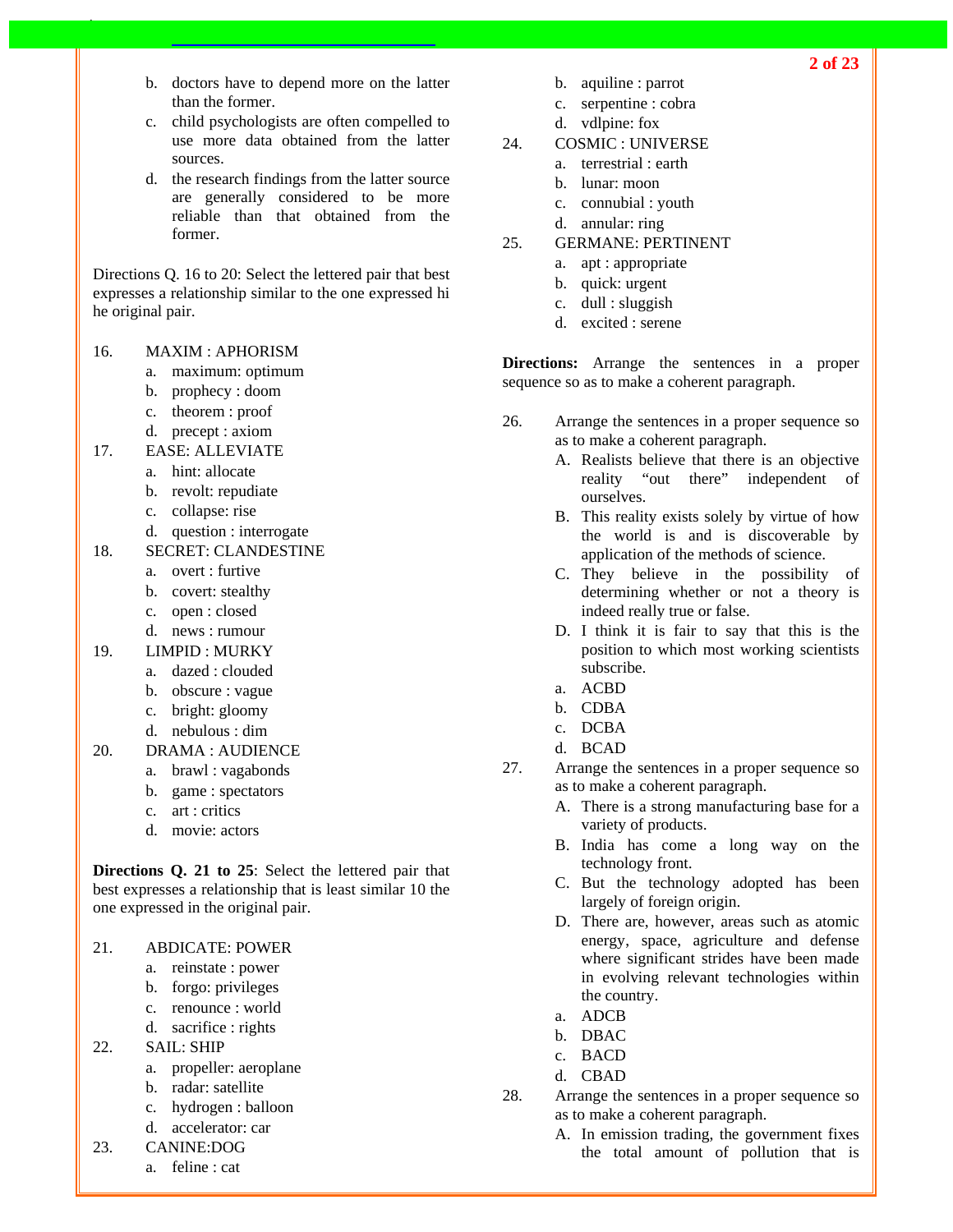acceptable to maintain a desired level of air quality.

- B. Economists argue that this approach makes air pollution control more costeffective than the current practice of fixing air-pollution standards and expecting all companies to pollute below these standards.
- C. The USA uses emissions trading to control air pollution.
- D. It then distributes emission permits to all companies in the region, which add up to the overall acceptable level of emission.
- a. BADC
- b. ACDB
- c. CBAD
- d. DBAC
- 29. Arrange the sentences in a proper sequence so as to make a coherent paragraph.
	- A. The individual companies vary in size, from the corner grocery to the industrial giant.
	- B. Policies and management methods within firms range from formal, well-planned organisations and controls to slipshod dayto-day operations.
	- C. Various industries offer a wide array of products or services through millions of firms largely independent of each other.
	- D. Variety in the form of ownership contributes to diversity in capital investment, volume of business, and financial structure.
	- a. DBCA
	- b. CADB
	- c. BADC
	- d. ADCB
- 30. Arrange the sentences in a proper sequence so as to make a coherent paragraph.
	- A. All levels of demand, whether individual, aggregate, local, national, or international are subject to change.
	- B. At the same time, science and technology add new dimensions to products, their uses, and the methods used to market them.
	- C. Aggregate demand fluctuates with changes in the level of business activity, GNP, and national income.
	- D. The demands of individuals tend to vary with changing needs and rising income.
	- a. CBDA
	- b. DCAB
	- c. BCAD
	- d. ADCB

**Directions for Q. 31 to 40:** Arrange sentences A B, C, and D between sentences 1 and 6, so as to form a logical sequence of six sentences.

- 31. Arrange sentences A B, C, and D between sentences 1 and 6, so as to form a logical sequence of six sentences.
	- 1. Chichen Itza, last outpost of the Mayan civilization, was built in the heat of the arid Yucatan peninsula, unlike most of the earlier Mayan cities, which were built in rain forests.
	- A. If she survived in the dark water until midday, priests hauled her out to ask what the gods had hold her
	- B. In times of crisis, a maiden was hurled at dawn into the 60-ft. deep hole in the limestone rock.
	- C. The city folks drank from one well and used the other as a well of sacrifice.
	- D. It got its water from two wells known as cenotes, fed by underwater streams.
	- 6. The Mayans also threw cherished possessions into the hole-carved jade, gold, nodules of resin uses as incense, copper discs and human skeletons have all been dredged out of it.
	- a. DCBA
	- b. BCAD
	- c. CADB
	- d. ABCD
- 32. Arrange sentences A B, C, and D between sentences 1 and 6, so as to form a logical sequence of six sentences.
	- 1. All human beings are aware of the existence of a power greater than that of the mortals — the name given to such a power by individuals is an outcome of birth, education and choice.
	- A. This power provides an anchor in times of adversity, difficulty and trouble.
	- B. Industrial organisations also contribute to the veneration of this power by participating in activities such as religious ceremonies and festivities organized by the employees.
	- C. Their other philanthropic contributions include the construction and maintenance of religious places such as temples or gurudwaras.
	- D. Logically, therefore, such a power should be remembered in good times also.
	- 6. The top management/managers should participate in all such events, irrespective of their personal choice.
	- a. ADBC
	- b. BCAD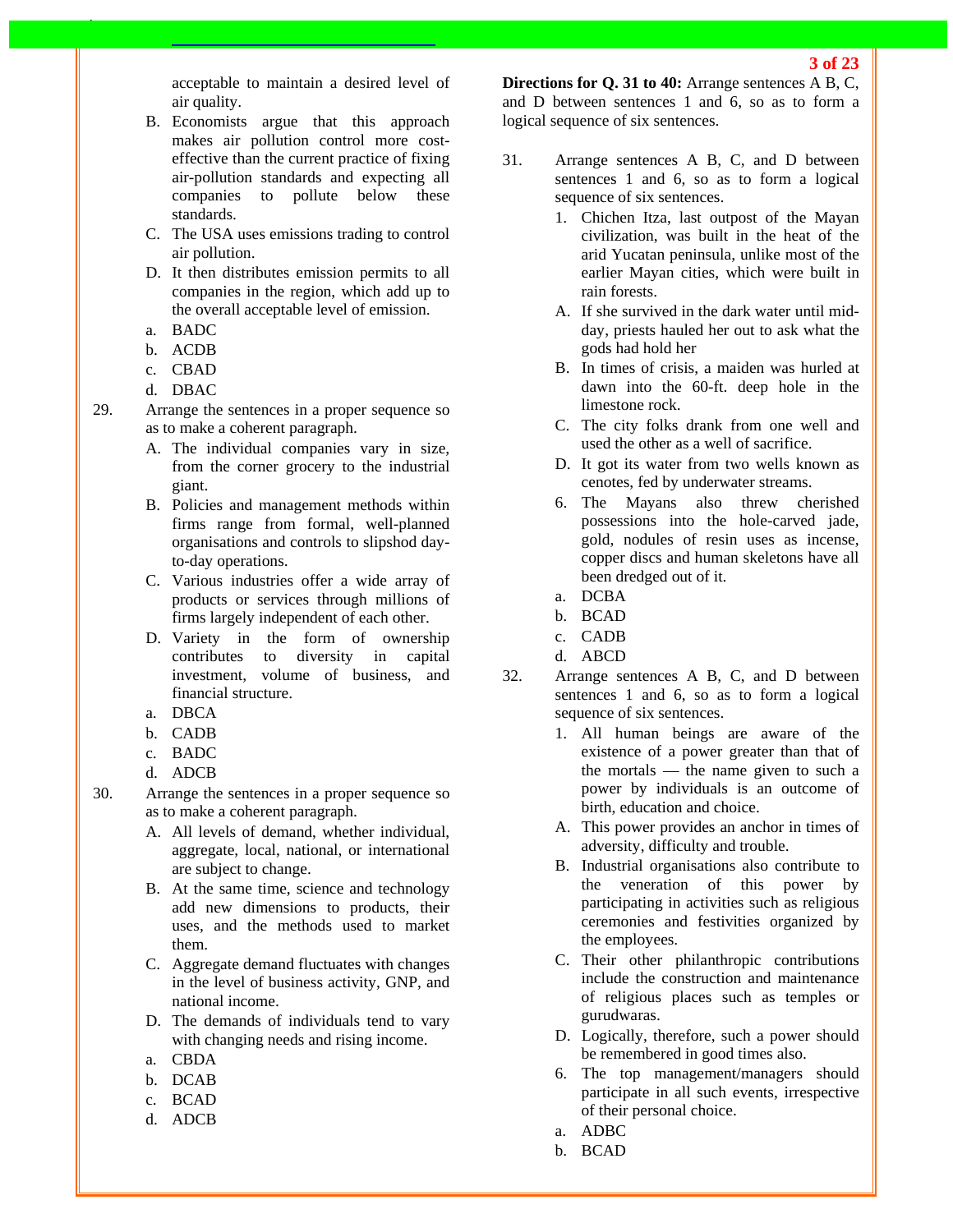- c. CADB
- d. DACB
- 33. Arrange sentences A B, C, and D between sentences 1 and 6, so as to form a logical sequence of six sentences.
	- 1. Total forgiveness for a mistake committed generates a sense of complacency towards target achievement among the employees.
	- A. In such a situation, the work ethos gets distorted and individuals get a feeling that they can get away with any lapse.
	- B. The feeling that they develop is 'whether I produce results or not, the management will not punish me or does not have the guts to punish me.'
	- C. Also, excess laxity damages management credibility, because for a long time, the management has maintained that dysfunctional behaviour will result in punishment, and when something goes wrong, it fails to take specific punitive action.
	- D. The severity of the punishment may be reduced by modifying it, but some action must be taken against the guilty so as to serve as a reminder for all others in the organisation.
	- 6. Moreover, it helps establish the management's image of being firmed, fair and yet human.
	- a. DCBA
	- b. BADC
	- c. DBCA
	- d. CABD
- 34. Arrange sentences A B, C, and D between sentences 1 and 6, so as to form a logical sequence of six sentences.
	- 1. Currency movements can have a dramatic impact on equity returns for foreign investors.
	- A. This is not surprising as many developing economies try to peg their exchange rates to the US dollar or to a basket of currencies.
	- B. Many developing economies manage to keep exchange rate volatility lower than that in the industrial economics.
	- C. India has also gone in for the full float on the current account and abolished the managed exchange rate.
	- D. Dramatic exceptions are Argentina, Brazil, and Nigeria.
	- 6. Another emerging-market-specific risk is liquidity risk.
	- a. ADBC
	- b. CDAB
	- c. BDAC
- d. CABD
- 35. Arrange sentences A B, C, and D between sentences 1 and 6, so as to form a logical sequence of six sentences.
	- 1. Managers must lead by example; they should not be averse to giving a hand in manual work, if required.
	- A. They should also update their competence to guide their subordinates; this would be possible only if they keep in regular touch with new processes, machines, instruments, gauges, systems and gadgets.
	- B. Work must be allocated to different groups and team members in clear, specific terms.
	- C. Too much of wall-building is detrimental to the exercise of the 'personal charisma' of the leader whose presence should not be felt only through notices, circulars or memos, but by being seen physically.
	- D. Simple, clean living among one's people should be insisted upon.
	- 6. This would mean the maintaining of an updated organisation chart; laying down job descriptions; identifying key result areas; setting personal targets; and above all, monitoring of performance, to meet organisational goals.
	- a. BDAC
	- b. BCDA
	- c. ADCB
	- d. ACDB
- 36. Arrange sentences A B, C, and D between sentences 1 and 6, so as to form a logical sequence of six sentences.
	- 1. The top management should perceive the true worth of people and only then make friends.
	- A. Such 'true friends' are very few and very rare.
	- B. Factors such as affluence, riches, outward sophistication and conceptual abilities are not prerequisites for genuine friendship.
	- C. Such people must be respected and kept close to the heart.
	- D. Business realities call for developing a large circle of acquaintances and contracts; however, all of them will be motivated by their own self-interest and it would be wrong to treat them as genuine friends.
	- 6. There is always a need for real friends to whom one can turn for balanced, unselfish advice, more so when one is caught in a dilemma.
	- a. ABCD
	- b. ADBC
	- c. ABDC
	- d. ACBD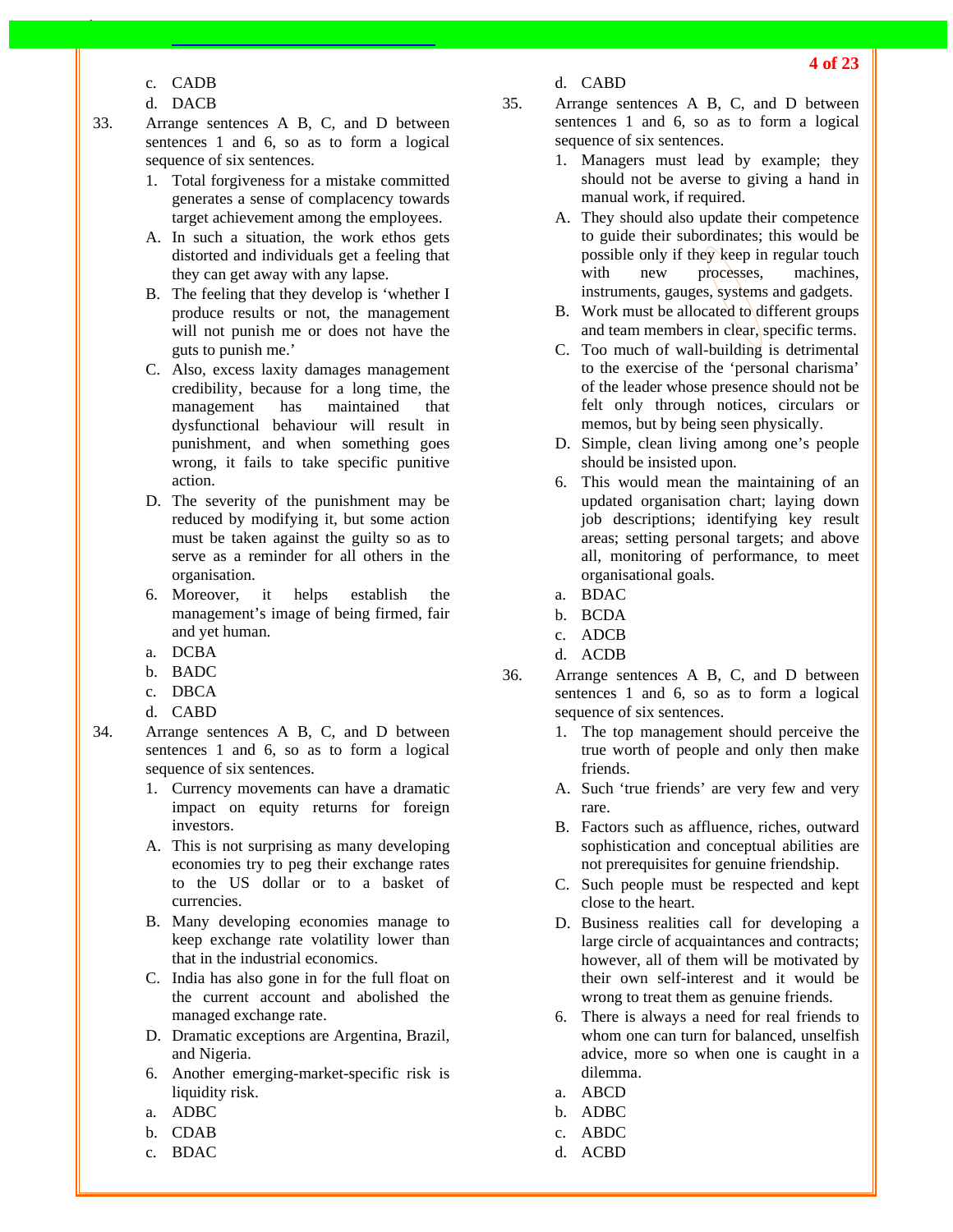- 1. Conflicting demands for resources are always voiced by different functions/departments in an organisation.
- A. Every manager examines the task entrusted to him and evaluates the resources required.
- B. Availability of resources in full measure makes task achievement easy, because it reduces the effort needed to somehow make-do.
- C. A safety cushion is built into demand for resources, to offset the adverse impact of any cut imposed by the seniors.
- D. This aspect needs to be understood as the reality.
- 6. Dynamic, energetic, growth-oriented and wise managements are always confronted with the inadequacy of resources with respect to one of the four M's (men, machines, money and materials) and the two T's (time and technology).
- a. DABC
- b. ACBD
- c. ABCD
- d. BCDA
- 38. Arrange sentences A B, C, and D between sentences 1 and 6, so as to form a logical sequence of six sentences.
	- 1. The Ethiopians, who believe that they are God's chosen people have a special legend to justify their confidence.
	- A. According to the legend, God molded the first man from clay.
	- B. He took the second burnt and black, so he threw them away to the South of Africa.
	- C. He took the second batch out too soon and they were pasty and white, so he threw them away to the North, where they became Arabs and Europeans.
	- D. He put the first batch in the oven to bake but left them too long.
	- 6. The third batch came out just right and he put them in Ethiopia.
	- a. ADBC
	- b. DCBA
	- c. BACD
	- d. CBDA
- 39. Arrange sentences A B, C, and D between sentences 1 and 6, so as to form a logical sequence of six sentences.
	- 1. According to Greek myth, Pandora was the first woman. A. Only hope was left.
	- B. She was sent to the rebellious Zeus as a punishment for mankind.
- C. She was given a box to take with her, with instructions not to open it.
- D. Because she was curious, she disobeyed, opened the box and all the evils of the world flew out.
- 6. Pandora's box has since become a symbol for any action whose consequences are dangerously unpredictable.
- a. DCBA
- b. ABCD
- c. BCDA
- d. CADB
- 40. Arrange sentences A B, C, and D between sentences 1 and 6, so as to form a logical sequence of six sentences.
	- 1. Despite the passage of time, a large number of conflicts continue to remain alive, because the wronged parties, in reality or in imagination, wish to take revenge upon each other, thus creating a vicious circle.
	- A. At times, managers are called upon to take ruthless decisions in the long-term interests of the organisation.
	- B. People hurt others, at times knowingly, to teach them a lesson and, at other times, because they lack correct understanding of the other person have stand.
	- C. The delegation of any power, to any person, is never absolute.
	- D. Every ruthless decision will be easier to accept if the situation at the moment of committing the act is objectively analyzed, shared openly and discussed rationally.
	- 6. if power is misused, its effects can last only for a while, since employees are bound to confront it someday, more so, the talented ones.
	- a. BCAD
	- b. ADBC
	- c. DABC
	- d. BADC

**Directions for Q. 41 to 45:** Each of the following questions contains six statements followed by four sets of combinations of three. You have to choose that set in which the statements are logically related.

- 41.
- A. All men are good.
- B. Some men are not good.
- C. A few men do not believe in God.
- D. No good man believes in God.
- E. No man who does not believe in God is good.
- F. Some men do not believe in God.
- a. ABD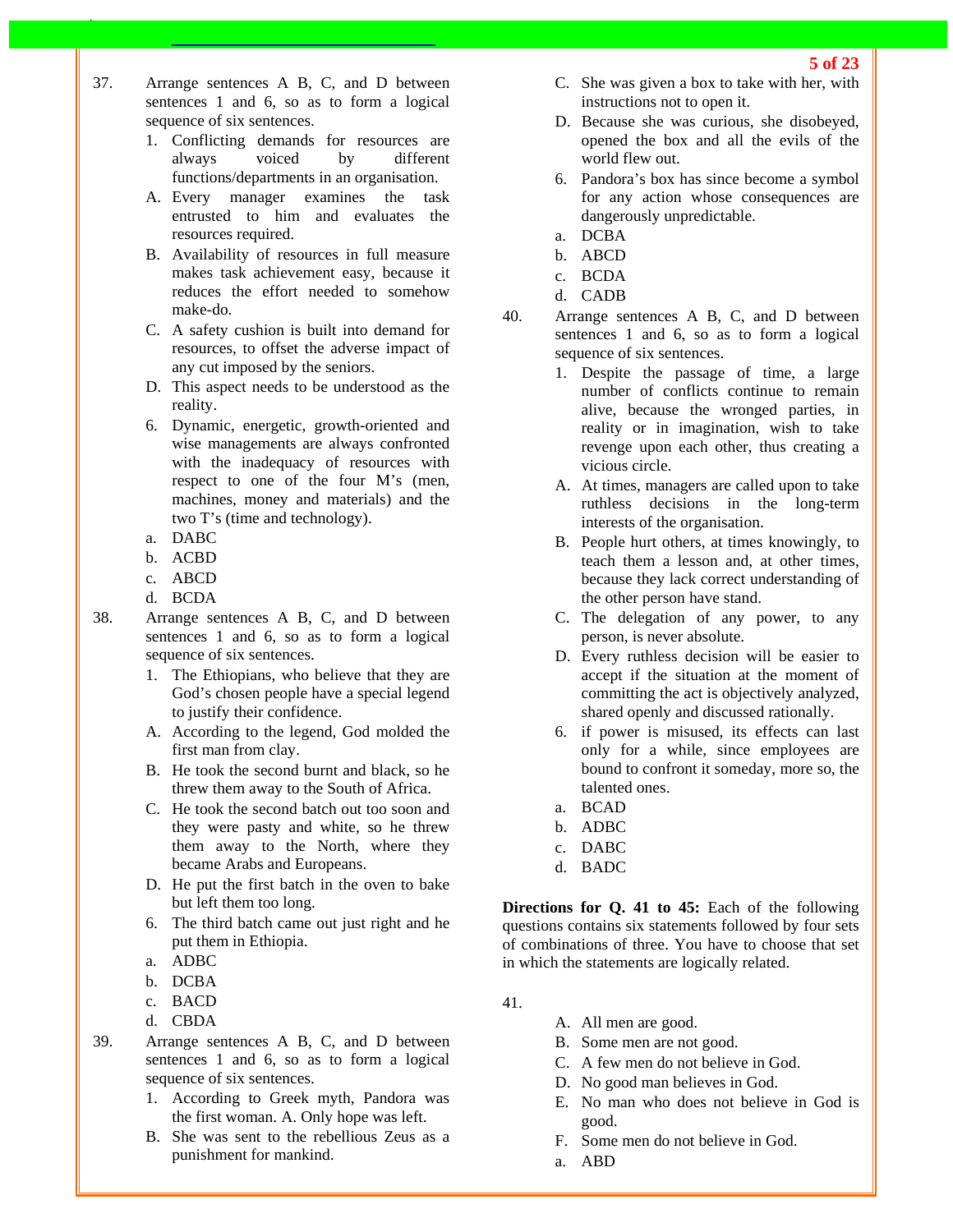- b. ACB
- c. ECB
- d. BED

## 42.

- A. Rajender is an industrialist.
- B. Ramkumar is Rajender's brother.
- C. Some men are cruel
- D. No industrialist is honest.
- E. Rajender is not honest
- F. Rajender is not cruel.
- a. ACF
- b. ABE
- c. DCE
- d. ADE

## 43.

- A. All dogs are honest.
- B. Dogs are characterized by honesty
- C. Xerox is a dog.
- D. Anish's pet is a dog.
- E. All honest animals are dogs.
- F. Xerox is honest.
- a. BDF
- b. ACF
- c. ADE
- d. CEF
- 44.
- A. Some Asians are Indians.
- B. Some Asians are hardworking.
- C. All Indians are Asians.
- D. Some Indians are Asians.
- E. Some Indians are hardworking.
- F. No Indian is hardworking.
- a. BDE
- b. CEB
- c. CDF
- d. BDF

45.

- A. Some books are funny.
- B. Some books are not funny.
- C. All funny books are best-sellers.
- D. Some bestsellers are not funny.
- E. Some books are not best-sellers.
- F. Some books are best-sellers.
- a. BDE
- b. CDF
- c. ACF
- d. BDF

**Directions Q 46-50:** The questions are based on a short statement preceding them.

46. But because the idea of private property has been permitted to override with its selfishness the common good of humanity, it does not follow that there are no limits within which

that idea can function for the general convenience and advantage.

Which of the following is most likely to weaken the argument?

- a. All the people of the society should progress at an equitable rate and there should be no disparities and private property does bring about a tremendous disparity.
- b. One should not strive for the common good of humanity at all; instead one should be concerned with maximizing one's own wealth.
- c. One should learn from the experiences of former communists nations and should not repeat their mistakes at all.
- d. Even prosperous capitalist countries like the USA have their share of social problems.
- 47. The writer can only be fertile if he renews himself and he can only renew himself if his soul is constantly enriched by fresh experience.

Which of the following is most likely to support the above thought?

- a. Only out of fresh experience can the writer get germs for new writing.
- b. The writer can meet new people.
- c. The writer must see new places.
- d. None of these
- 48. Unless you devote your whole life to it, you will never learn to speak the language of another country to perfection; you will never know its people and its literature with complete intimacy.

Which of the following is likely to undermine the above argument?

- a. I can speak ten foreign languages already.
- b. I do not travel to foreign countries.
- c. I am happy with the languages I know and do not need to learn any other language.
- d. I should spend time to understand my own people and literature first, only then can I appreciate other languages and cultures.
- 49. I have been studying it, consciously and subconsciously, for forty years and I still find men unaccountable; people I know intimately can surprise me by some action of which I never thought them capable of, or by the discovery of some trait exhibit a side of themselves that I never even suspected.

The idea in this sentence can be best summarized as

a. Men are inconsistent and therefore one should not be confident even about one's closest friends.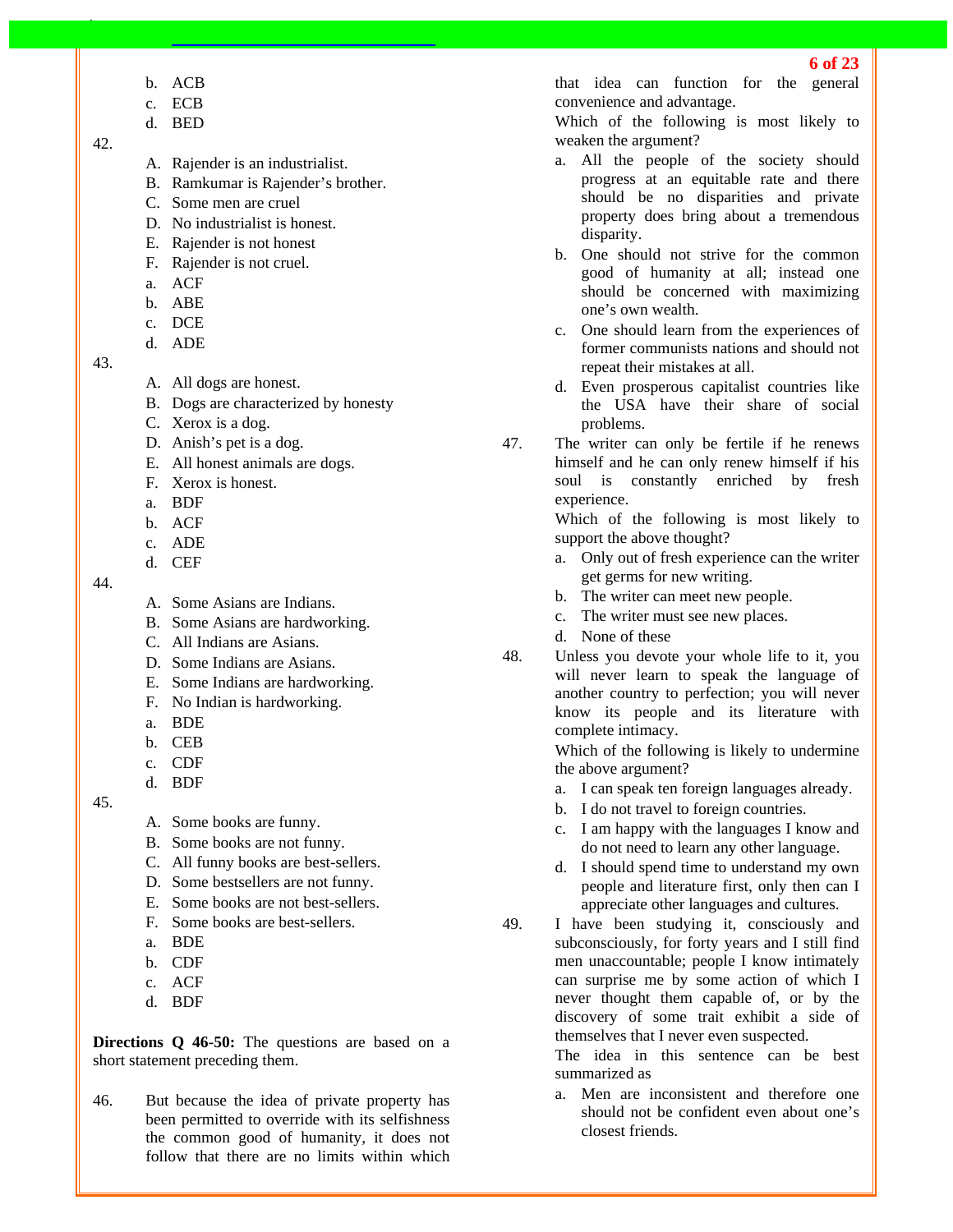- b. Men are unpredictable; one can never tell what do next hence one should be very careful in one's dealings.
- c. No matter how closely you know somebody there still exists an unknown facet of his personality.
- d. None of these
- 50. Now the audience is a very curious animal. It is shrewd rather than intelligent. Its mental capacity is less than that of its most intellectual members. If these were graded from A to Z, decreasing with succeeding letters to the zero of the hysterical shop girl, I should say its mental capacity would come around about the letter 0.

According to the above statements,

- a. Some members in the audience are more intelligent than any of its other members.
- b. The net intelligence of the audience is a little less than average.
- c. a only.
- d. a and b both.

#### **SECTION-II**

- 51. A person who has a certain amount with him goes to the market. He can buy 50 oranges or 40 mangoes. He retains 10% of the amount for taxi fare and buys 20 mangoes, and of the balance he purchases oranges. The number of oranges he can purchase is:
	- a. 36
	- b. 40
	- c. 15
	- d. 20
- 52. Two-fifths of the voters promise to vote for P and the rest promise to vote for Q. Of these, on the last day, 15% of the voters went back on their promise to vote for P and 25% of voters went back of their promise to vote for Q, and P lost by 2 votes. Then the total number of voters is:
	- a. 100
	- b. 110
	- c. 90
	- d. 95
- 53. One liter of water is poured into each of two containers of equal height. The first container A has a circular cross section of radius 2 cm and the other B has a square cross section with side of 4 cm. In which container will the water rise to a greater height?
	- a. Container A
	- b. Container B
- c. Equal in both
- d. Depends on the rate at which water is poured
- 54. ABCD is a square of area 4, which is divided into four non-overlapping triangles as shown in the figure. The sum of the perimeters of the triangles is:



- a.  $8(1 + \sqrt{2})$
- b.  $8(2 + \sqrt{2})$
- c.  $4(2 + \sqrt{2})$
- d.  $4(1 + \sqrt{2})$
- 55. What is the value of m which satisfies  $3m^2$  - $21m + 30 < 0?$ 
	- a.  $m < 2$ , or  $m > 5$
	- b.  $m > 2$
	- c.  $2 < m < 5$
	- d.  $m < 5$

56. The value of 
$$
\frac{55^3 + 45^3}{55^2 - 55 \times 45 + 45^2}
$$
 is:

- a. 100
- b. 105
- c. 125
- d. 75
- 57. PQRS is a square. SR is a tangent (at point S) to the circle with centre 0 and  $TR = OS$ . The ratio of the area of the circle to the area of the square is:



- c.  $3/\pi$
- d. 7/11
- 58.  $5^4$  - 1 is divisible by
	- a. 13
	- b. 31
	- c. 5
	- d. none of these
- 59. The sides of a triangle are 5, 12 and 13 units respectively. A rectangle is constructed which is equal in area to the triangle and has a width of 10 units. Then the perimeter of the rectangle
	- is
	- a. 30
	- b. 26
	- c. 13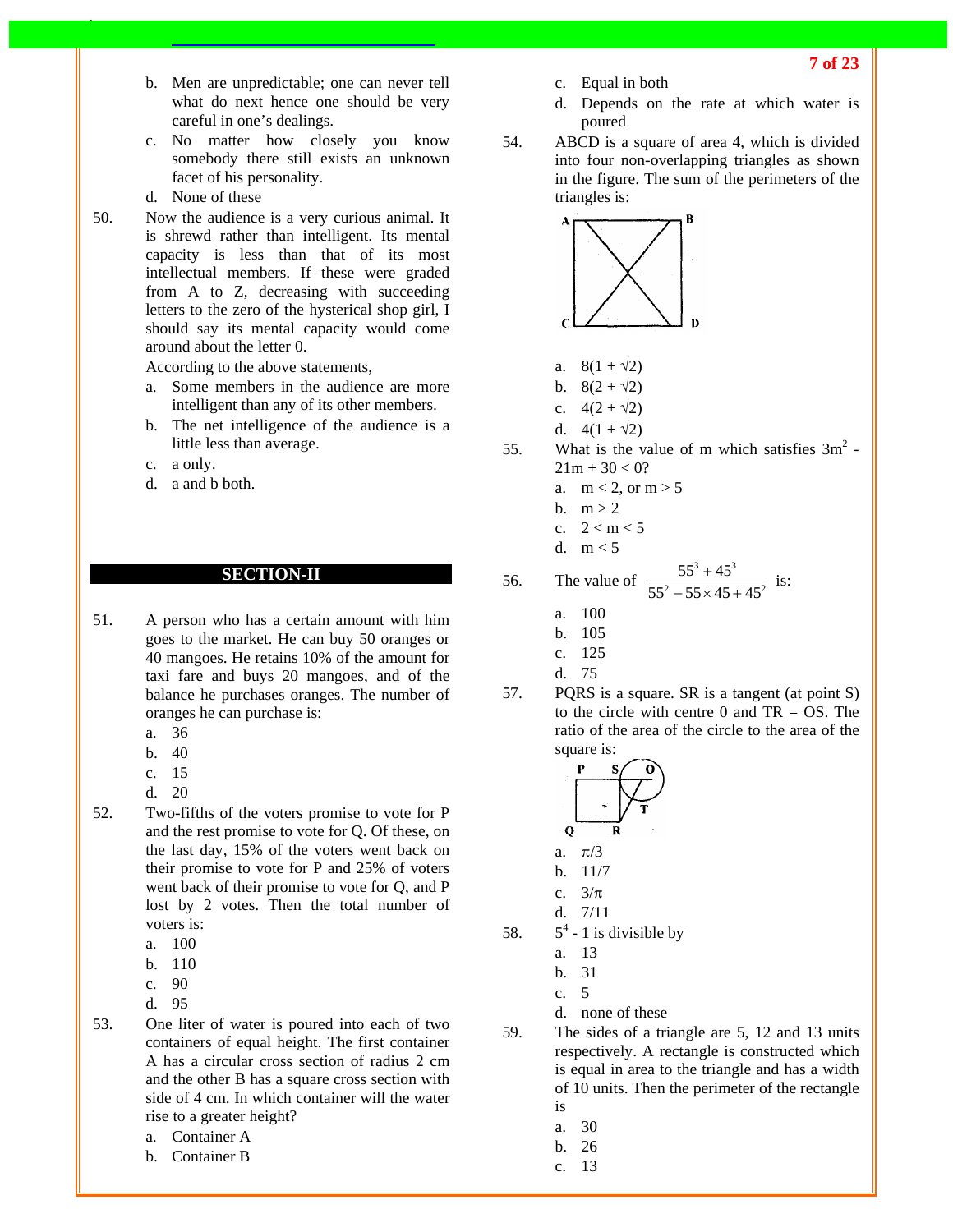- d. None of these
- 60. Which one of the following cannot be the ratio of angles in a right-angled triangle?
	- a. l:2:3
	- $h = 1:1:2$
	- c. 1 :3:6
	- d. None of these
- 61. Three bells chime at an interval of 18, 24 and 32 minutes respectively. At a certain time they begin to chime together. What length of time will elapse before they chime together again?
	- a. 2 hours 24 minutes
	- b. 4 hours 48 minutes
	- c. 1 hour 36 minutes
	- d. 5 hours
- 62. A, B, C and Dare four towns, any three of which are non-collinear. The number of ways to construct three roads each joining a pair of towns so that the roads do not form a triangle is:
	- a. 7
	- b. 8
	- c. 9
	- d. more than 9
- 63. For the product  $n(n + 1)(2n + 1)$ , n  $\hat{I}$  N, which one of the following is necessarily false?
	- a. It is always even
	- b. Divisible by3.
	- c. Always divisible by the sum of the square of first n natural numbers
	- d. Never divisible by 237.

**Directions Q. 64 to 67,** refer to the following data:

 $le(x, y) = |$  least of(x, y)  $\text{mo}(x) = |x|$ me(x) (x, y) = maximum of(x, y)

- 64. Find the value of me( $a + \text{mo}(le(a, b))$ ; mo( $a +$ me(mo(a), mo(b)), at  $a = -2$  and  $b = -3$ .
	- a. 1
	- b. 0
	- c. 5
	- d. 3
- 65. Which of the following must be correct? a. mo(le(a, b)<sup>3</sup> (me(mo(a), mo(b))
	- b. mo(le(a, b)) > (me(mo(a), mo(b))
	- c.  $mo(le(a, b)) < (le(mo(a), mo(b))$
	- d. mo $(\text{le}(a, b))$  le $(\text{mo}(a), \text{mo}(b))$

```
66. For what values of a is me(a^2 - 3a, a - 3) < 0?
```
- a.  $a < 3$  and  $a < 1$
- b.  $1 < a < 3$
- c.  $a < 3$  or  $a < 1$
- d.  $a < 3$  or  $a < 0$
- 67. For what values of a is  $le(a^2 3a, a 3) < 0$ ? a.  $1 < a < 3$
- b.  $a < 0$  and  $a < 3$
- c.  $a < 0$  and  $a < 3$
- d.  $a < 0$  or  $a < 3$
- 68. Ram purchased a flat at Rs. 1 lakh and Prem purchased a plot of land worth Rs. 1.1 lakh. The respective annual rates at which the prices of the flat and the plot increased were 10% and 5%. After two years they exchanged their belongings and one paid the other the difference. Then:
	- a. Ram paid Rs. 275 to Prem
	- b. Ram paid Rs. 475 to Prem
	- c. Ram paid Rs. 2750 to Prem
	- d. Prem paid Rs. 475 to Ram

**Directions Q. 69to 72:** Four sisters Suvarna, Tara, Uma, and Vibha are playing a game such that the loser doubles the money of each of the other players. They played four games and each sister lost one game in the alphabetical order. At the end of fourth game each sister had Rs. 32.

- 69. Who started with the lowest amount?
	- a. Suvarna
	- b. Tara.
	- c. Uma
	- d. Vidha
- 70. Who started with the highest amount?
	- a. Suvarna
	- b. Tara
	- c. Uma
	- d. Vibha
- 71. What was the amount with Uma at the end of the second round?
	- a. 36
	- b. 72
	- c. 16
	- d. None of these
- 72. How many rupees did Suvama start with?
	- a. 60
	- b. 34
	- c. 66
	- d. 28

**Directions Q. 73 to 78:** Choose the correct option:

- 73. The remainder obtained when a prime number greater than 6 is divided by 6 is:
	- a. 1 or 3
	- b. 1 or 5
	- c. 3 or 5
	- d. 4 or 5
- 74. In a race of 200 meters, A beats S by 20 metres and N by 40 metres. If S and N are running a race of 100 metres with exactly the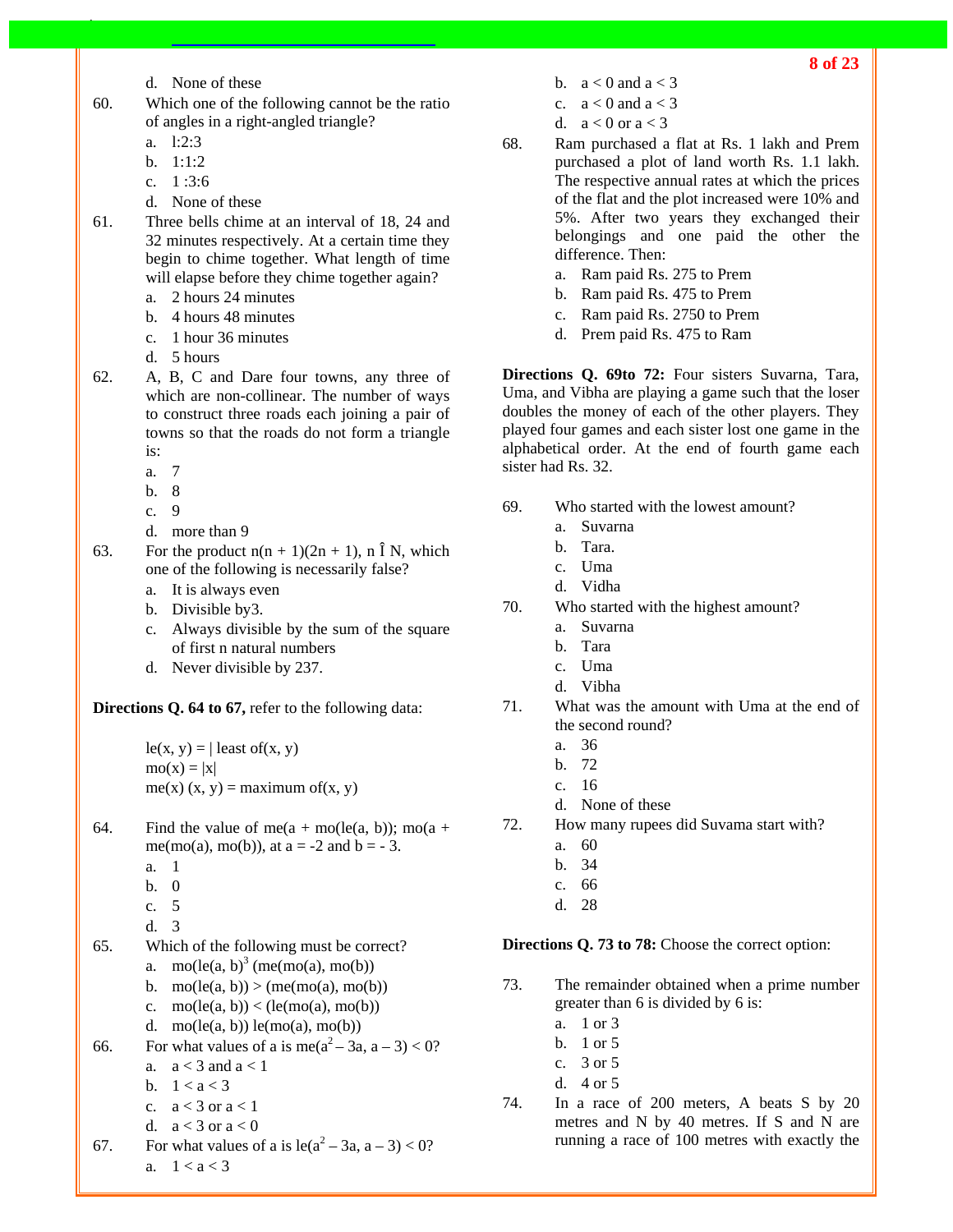**9 of 23**

same speed as before, then by how many metres will S beat N?

- a. 11.11 metres
- b. 10 metres
- c. 12 metres
- d. 25 metres
- 75. In the adjoining figure,  $AC + AR = 25 AD$  and  $AC - AD = 8$ . The area of the rectangle ABCD is:



- a. 36
- b. 50
- c. 60
- d. Cannot be answered.
- 76. The rate of inflation was 1000%. What will be the cost of an article, which costs 6 units of currency now, two years from now?
	- a. 666
	- b. 660
	- c. 720
	- d. 726
- 77. 72 hens cost Rs.\_96.7\_. What does each hen cost, where numbers at "\_" are not visible or are written in illegible hand?
	- a. Rs. 3.23
	- b. Rs. 5.11
	- c. Rs. 5.51
	- d. Rs.7.22
- 78. Boxes numbered 1, 2, 3, 4, and 5 are kept in a row, and they are to be filled with either a red or a blue ball, such that no two adjacent boxes can be filled with blue balls. How many different arrangements are possible, given that all balls of a given colour are exactly identical in all respects?
	- a. 8
	- b. 10
	- c. 15
	- d. 22

**Directions Q. 79 to 80** are based on the following information:

There are three different cable channels namely Ahead, Luck and Bang. In a survey it was found that 85% of viewers respond to Bang, 20% to Luck, and 30% to Ahead. 20% of viewers respond to exactly two channels and 5% to none.

- 79. What percentage of the viewers responded to all three?
	- a. 10
	- b. 12
- c. 14
- d. None of these
- 80. Assuming 20% respond to Ahead and Bang, and 16% respond to Bang and Luck, what is the percentage of viewers who watch only Luck?
	- a. 20
	- b. 10
	- c. 16
	- d. None of these

**Directions Q. 81 to 87**, choose the correct option:

81. AB is perpendicular to BC and BD is perpendicular to AC. CE bisects the angle C;  $\angle A = 30^\circ$ . Then, what is  $\angle$ CED?



- b.  $60^\circ$
- c. 45°
- d. 65°

82. One root of  $x^2 + kx - 8 = 0$  is square of the other. Then, the value of k is:

- a. 2
- b. 8
- c. -8
- d.  $-2$
- 83. AB is diameter of the circle and the points C and D are on the circumference such that  $\angle$ CAD = 300. What is the measure of  $\angle$ ACD?



- 84. The length of a ladder is exactly equal to the height of the wall it is resting against. If lower end of the ladder is kept on a stool of height 3 m and the stool is kept 9 m away from the wall, the upper end of the ladder coincides with the top of the wall. Then, the height of the wall is:
	- a. 12m
	- b. 15m
	- c. 18m
	- d. 11m
- 85. The largest value of mm  $(2 + x^2, 6 3x)$  when  $x > 0$  is
	- a. 1
	- b. 2
	- c. 3
	-
	- d. 4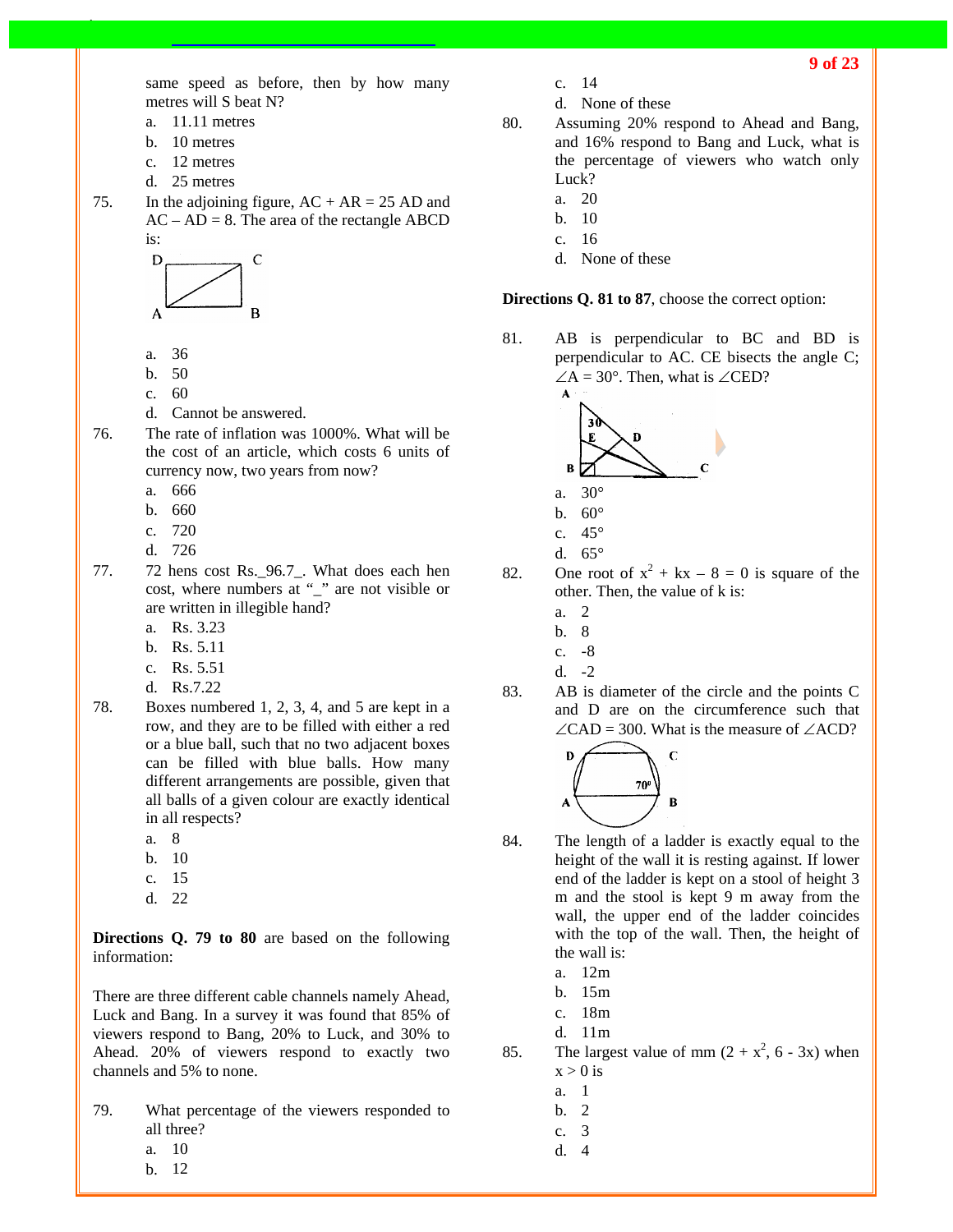- 86. A man invests Rs. 3000 at a rate of 5% per annum. How much more should he invest at a rate of 8%, so that he can earn a total of 6% per annum?
	- a. Rs. 1200
	- b. Rs. 1300
	- c. Rs. 1500
	- d. Rs. 2000
- 87. Three consecutive positive even numbers are such that thrice the first number exceeds double the third by 2; then the third number is:
	- a. 10
	- b. 14
	- c. 16
	- d. 12

#### **Directions Q. 88 to 91,** use the following data:

A and B are running along a circular course of radius 7 km in opposite directions such that when they meet they reverse their directions and when they meet, A will run at the speed of B and vice-versa, Initially, the speed of A is thrice the speed of B. Assume that they start from  $M_0$  and they first meet at  $M_1$ , then at  $M_2$ , next at  $M_3$ , and finally at  $M_4$ .

- 88. What is the shortest distance between  $M_1$  and  $M<sub>2</sub>$ ?
	- a. 11 km
	- b.  $7\sqrt{2}$  km
	- c. 7 km
	- d. 14 km
- 89. What is the shortest distance between  $M_1$  and  $M_3$  along the course?
	- a. 22 km
	- b.  $14\sqrt{2}$  km
	- c.  $22\sqrt{2}$  km
	- d. 14 km
- 90. Which is the point that coincides with M0?
	- a. M1
	- $b. M_2$
	- c.  $M_3$
	- d. M4
- 91. What is the distance travelled by A when they meet at  $M_3$ ?
	- a. 77km
	- b. 66km
	- c. 99km
	- d. 88km

**Directions Q. 92 to 100:** Each of these items has question followed by two statements. As the answer, mark

a. if the questions can be answered with the help of both the statements but not with the help of either statement itself.

- b. if the question can not be answered even with the help of both the statements.
- c. if the question can be answered with the help 0 statement II alone
- d. if the question can be answered with the help of statement I alone
- 92. What is the number x if
	- I The LCM of x and 18 is 36.
	- II The HCF of x and 18 is 2.
	- a. if the questions can be answered with the help of both the statements but not with the help of either statement itself.
	- b. if the question can not be answered even with the help of both the statements.
	- c. if the question can be answered with the help 0 statement II alone
	- d. if the question can be answered with the help of statement I alone
- 93. If x, y and z are real numbers, is z x even or odd?
	- I. xyz is odd.
	- II.  $xy + yz + zx$  is even.

a.

- 94. What is value of x, if x and y are consecutive positive even integers?
	- a. if the questions can be answered with the help of both the statements but not with the help of either statement itself.
	- b. if the question can not be answered even with the help of both the statements.
	- c. if the question can be answered with the help 0 statement II alone
	- d. if the question can be answered with the help of statement I alone
	- I.  $(x y)^2 = 4$ .
	- II.  $(x + y)^2 < 100$
- 95. What is the profit percent?
	- I. The cost price is 80% of the selling price.
	- II. The profit is Rs. 50.
	- a. if the questions can be answered with the help of both the statements but not with the help of either statement itself.
	- b. if the question can not be answered even with the help of both the statements.
	- c. if the question can be answered with the help 0 statement II alone
	- d. if the question can be answered with the help of statement I alone
- 96. What is the length of the rectangle ABCD?
	- I. Area of the rectangle is 48 square units
	- II. Length of the diagonal is 10 units
	- a. if the questions can be answered with the help of both the statements but not with the help of either statement itself.
	- b. if the question can not be answered even with the help of both the statements.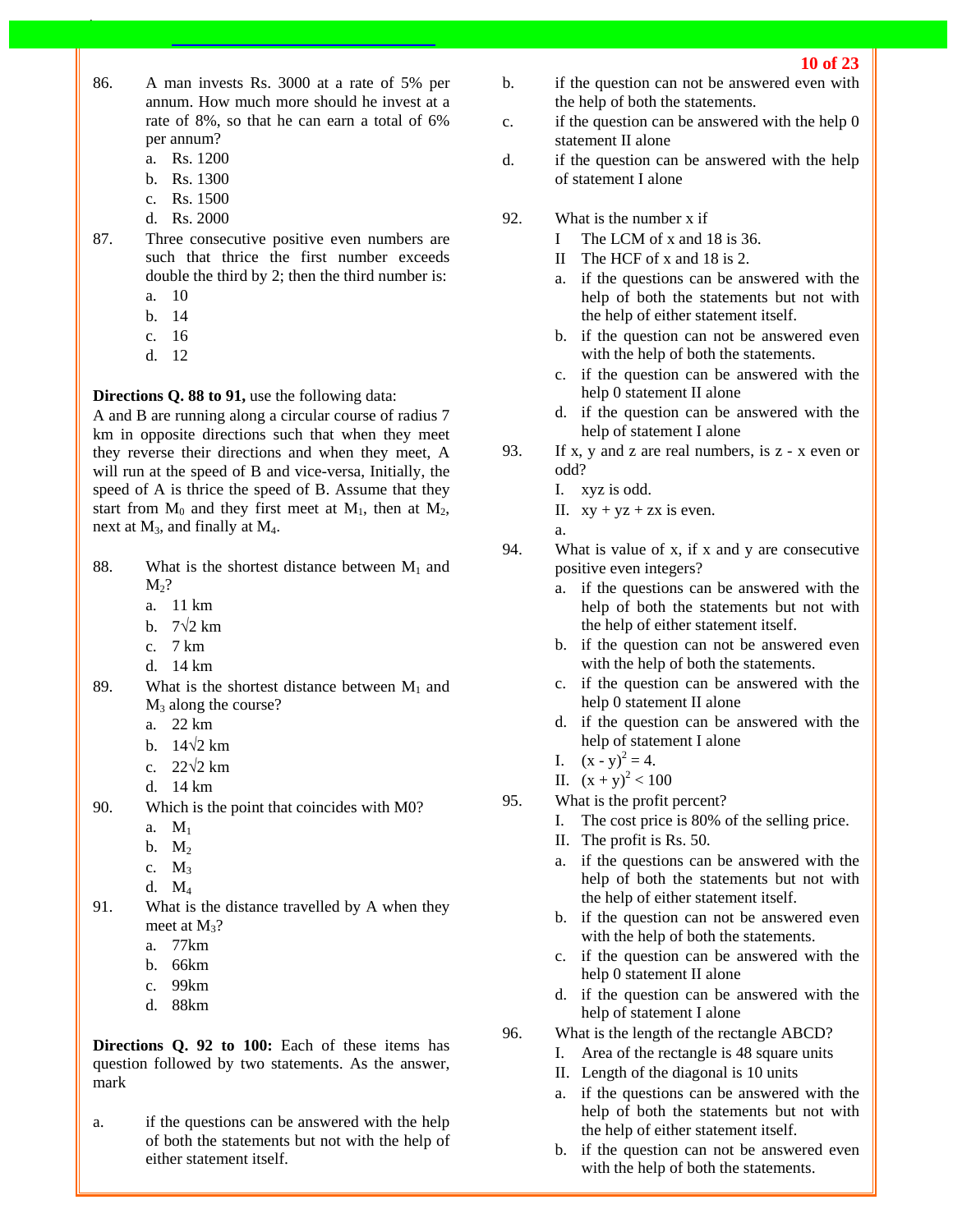- c. if the question can be answered with the help 0 statement II alone
- d. if the question can be answered with the help of statement I alone
- 97. What is the price of bananas?
	- I. With Rs. 84, I can buy 14 bananas and 35 oranges.
	- II. If price of bananas if reduced by 50% then we can buy 48 bananas in Rs. 12.
	- a. if the questions can be answered with the help of both the statements but not with the help of either statement itself.
	- b. if the question can not be answered even with the help of both the statements.
	- c. if the question can be answered with the help 0 statement II alone
	- d. if the question can be answered with the help of statement I alone
- 98. What is the first term of an arithmetic progression of positive integers?
	- I. Sum of the squares of the first and second term is 116.
	- II. The fifth term is divisible by 7.
	- a. if the questions can be answered with the help of both the statements but not with the help of either statement itself.
	- b. if the question can not be answered even with the help of both the statements.
	- c. if the question can be answered with the help 0 statement II alone
	- d. if the question can be answered with the help of statement I alone
- 99. Is  $x + y z + t$  even?
	- I.  $x + y + t$  is even.
	- II. tz is odd.
	- a. if the questions can be answered with the help of both the statements but not with the help of either statement itself.
	- b. if the question can not be answered even with the help of both the statements.
	- c. if the question can be answered with the help 0 statement II alone
	- d. if the question can be answered with the help of statement I alone
- 100. What is the area of the triangle?
	- I. Two sides are 41 cm each
	- II. The altitude to the third side is 9 cm long.
	- a. if the questions can be answered with the help of both the statements but not with the help of either statement itself.
	- b. if the question can not be answered even with the help of both the statements.
	- c. if the question can be answered with the help 0 statement II alone
	- d. if the question can be answered with the help of statement I alone

## **SECTION-III**

**Directions for Q. 101 to 150:** Read the passages and answer the questions that follow:

## **PASSAGE 1**

Darwinian enthusiasts are too quick to read historical purposes into every biological trait. In Stephen Jay Gould's telling phrase, they are overly fond of 'just-so stories", which differ from Kipling's fables only in their lack of good jokes. Mr. Gould's immediate target here is "selfish-gene" theorists like Richard Dawkins, and it is a moot point whether he actually hits that mark. But, whatever you think of Mr. Dawkins, evolutionary psychology is indeed open to the just-so charge. In principle it may seem a good idea for psychology and evolutionary theory to pool their intellectual resources. But given the paucity of hard evidence on each side, the merger often seems to achieve little more than an incitement to fabulation.

 The trouble is not just that human brains leave no fossils, though this is certainly one problem. Just as hazardous is the lack of definite knowledge about current mental mechanisms. This makes it all too tempting to put evolutionary speculation in the place of hard psychological evidence, and so conjure mental modules out of historical myth. Take Ms Cosmides's theory about the evolution of a cheater-detection module. This is now widely accepted. But thereis no independent evidence, apart from Ms Cosmides's psychological experiments, for this historical story. Moreover, other psychologists now claim to have performed new experiments which show that a cheating factor is not the crucial variable in the Wason selection task after all. Less indulgent critics will say that the flirtation with evolution has simply led Ms Cosmides up a theoretical blind alley.

 A similar charge can be leveled at other prize exhibits in the gallery of evolutionary psychology. The theories of human altruism described in Mr. Ridley's "The Origins of Virtue" involve any number of plausible ideas about the social practices of our hominid forefathers. But there is no real historical basis for these parables, and precious little direct evidence that today's humans display any corresponding dispositions. The ideas in Mr. Ridley's book exhibit game-theoretical sophistication and much ingenuity, and are worth reading for that reason alone, but they scarcely qualify as reliable science.

Then there is sex. Reproduction is centra1 to evolution, but there is room to wonder whether that explains the attention it gets from the more poporiented evolutionary psychologists. The leading light in this area is David Buss, or "The Doctor of Love", as he is fondly termed on "The Evolutionist" web page. His book, "The Evolution of Desire" reports the results of a questionnaire given to 10,000 people in 37 countries. In every country, women like rich men, and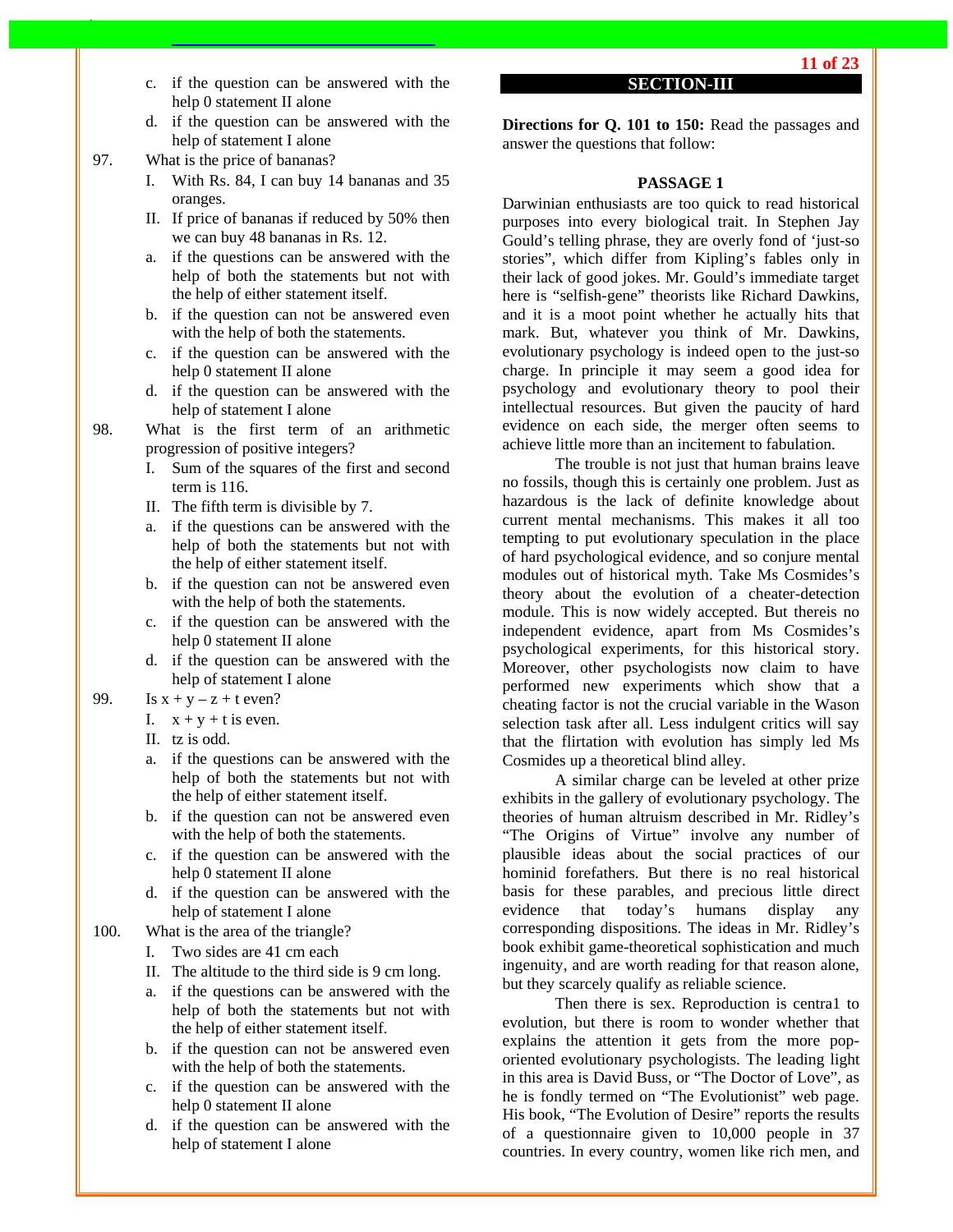men like young attractive women. Mr. Buss also explains that potential pick-ups start looking better as closing-time nears and worse again after sex. Well, maybe that is all so, and perhaps it has something to do with the evolutionary roles of the sexes. But Mr. Buss tells you little about the precise mechanism behind the behaviour. Defenders of evolutionary psychology may reasonably reply that there are better practitioners than Mr. Buss and more impressive examples of Darwinian accounts of human mental phenomena than singles-bar behaviour. Yet even the best samples of the evolutionary approach raise the question of its explanatory goal. Do the different examples, plucked here and there from the vast field of human mental life and behaviour, show promise of ever adding up to a coherent theory of the mind?

That question brings in the second main worry about evolutionary psychology: by emphasizing the modules it leaves out the important part of the mind. Evolutionary psychologists often liken the mind to a Swiss Army knife. It contains a large number of purpose-built tools, each designed for a quite specific purpose. But this picture prompts an obvious question. Who, or what, is deciding when to open which blades? Don't you need some central intelligence to orchestrate the overall operation? Some evolutionary psychologists say no. But, while that may be true of other animals, it makes little sense for humans. For one thing, you seem to need a central intelligence to understand human moral reasoning. Even if your modules incline you towards sexual and racial discrimination, for example, it does not follow that such discrimination is either inevitable or justified. If humans are just a collection of modular reflexes, how is it that they can correct their inclinations? Humans seem to need some mental faculty that can stand back from modular promptings and tell them how to do better.

There are less elevated examples of people monitoring the outputs of their purpose-specific mental modules. You are often quite aware that your visual system is fooling you: for example, when you look at trick drawings, or indeed when you watch television. If it is possible to question modular inclinations in this way, there must be some place in the mind which transcends the modules.

To insist that there is more to the mind than modules is not to deny humans' animal heritage: no doubt a person's central intelligence is itself an evolutionary product of the past. But it does mean that evolutionary psychology, like its predecessors, is in danger of ignoring the very thing that makes humans different from other animals. Perhaps evolutionary psychologists will soon shift their focus away from peripheral modules, and start contributing to an understanding of the really hard biological problem of the structure and function of the central intellectual abilities. Until then, they are unlikely to shed more

than a sidelight on the human mind or to show people much about why they live the way they do.

- 101. What is Stephen Jay Gould's main objection to Darwinian theorists?
	- a. that they lack good jokes
	- b. that they are full of "just-so" stories
	- c. that they read meaning into every biological trait
	- d. that they do not see the practical aspects.
- 102. It can be inferred from the first paragraph that the author of the passage
	- a. agrees with Mr. Gould
	- b. disagrees with Mr. Gould
	- c. is neutral about Mr. Gould's argument
	- d. considers the objections objectively
- 103. What is the author trying to convey through the phrase, "incitement to fabulation"?
	- a. inciting theorists to make fabulous claims
	- b. resulting in stories and fables
	- c. resulting in wrong claims
	- d. none of these
- 104. Mr. Cosmides' theory about evolution:
	- a. is now widely accepte
	- b. is just a historical myth
	- c. lacks psychological evidence
	- d. is a theoretical blind alley
- 105. David Buss' contribution to the evolutionary approach:
	- a. is an important contribution to understand evolution
	- b. does not explain much about evolution
	- c. is an example of pop-oriented evolutionary psychology
	- d. has added important statistical research consisting of 10,000 people in 37 countries.
- 106. The problem with treating the mind as a module is that:
	- a. it ignores how the mind actually functions
	- b. it ignores the fact that a mental faculty controls modular prompting
	- c. it treats everything in compartments
	- d. it does not explain visual tricks such as television
- 107. The conclusion of the article is that:
	- a. Evolutionary psychology ignores the very thing that makes humans different from animals
	- b. Evolutionary psychology is unlikely to shed more than a sidelight on the human mind.
	- c. Evolutionary psychology can explain an important aspect if it explains the structure and function of the central intellectual abilities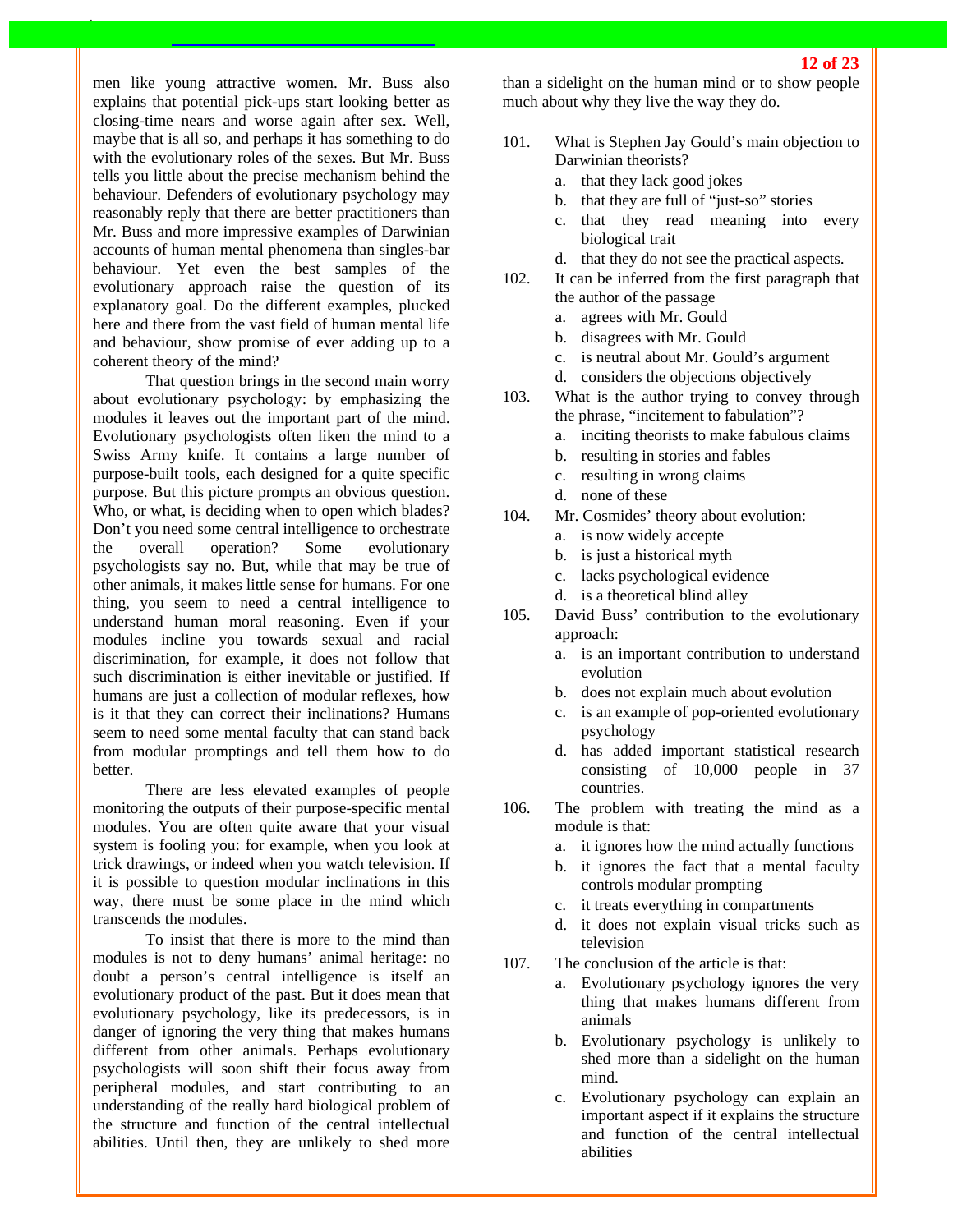- d. Evolutionary psychology has a limited future, as of date.
- 108. The article is an attempt to:
	- a. explain evolutionary psychology
	- b. discuss the contribution of evolutionary psychologists
	- c. downgrade the contribution of psychologists
	- d. none of these

#### **PASSAGE 2**

It sounds pretty obvious: life is all a game. Charles Lamb (1775-1834) put it rather elegantly: "Man is a gaming animal. He must always be trying to get the better in something or other." What John Harsanyi and other economists did was to apply mathematical Logic to this human urge and make game theory, as it is called, part of the ir tool kit. At its humblest level, game theory is useful in saving the players from going mad. In devising a strategy you know that your rival may know what you are planning, and he knows that you know he knows, and soon.... even skilled chessplayers can feel mentally wounded.

In chess and comparable real-life games, each side has basic information about the other. The problem of Charles Lamb's gaming animals is that they usually have imperfect knowledge about their opponents. They guessed, or relied on "intuition" or, as Napoleon said of his favorite generals, they were lucky. Until quite recent items, this was the way countries and great companies dealt with their rivals.

Mr. Harsanyi's contribution to game theory was to show that such games need not be played in a fog, or at least not much. It was possible to analyze such games and provide guidance about the probable moves and their outcomes. This advanced game theory was employed, at least by the Americans, in their negotiations with the Soviet Union on arms control. Kennedy and Khrushchev used game theory in their tussle over Cuban missiles in 1962.

Game theory is widely used in commerce, as happened this year when, with great success, the British government sold licenses for mobile phone services in an auction designed by an Oxford economist. Paul Kemmerer. Some economists are watching with fascination the contest between the European Central Bank and the currency market over the future of the Europe, which has at least the look of an exercise in game theory. A Dutch team of economists applied the theory to international football and concluded that a bad team playing at home is more likely to score than a good one playing away. One effect of game theory is to make economists seem quite human.

As often happens when an idea becomes fashionable, there has been some argument about who first thought to game theory. Mr. Harsanyi, who shared a Nobel Prize in 1994 with two other economists in the same field, John Nash and Reinhardt Selten, was happy to acknowledge that game theory had been around in some form for a longtime. Players of poker, and of course chess, had been using game theory without calling it that. Philosophy has a claim: it seeks to rationalize the behaviour of people with conflicting interests. As a young man in Budapest, Mr. Harsanyi had studied philosophy and mathematics and, to please his parents who ran a pharmacy, he added chemistry.

What triggered his interest in game theory appears to have been the work of John von Neumann and Oskar Morgenstern, who in 1944 published a book entitled "The Theory of Games and Economic Behaviour". Von Neumann was an American mathematician who, by coincidence, had also been born in Hungary and had attended the same school as Mr. Harsanyi. He and Morgenstern may have been the first to show how the philosophical idea of rational behaviour could be applied to economics. They did not develop the idea. In his short life, von Neumann especially had much other interest, including work on quantum theory and the design of the first electronic computers. In paper after paper, Mr. Harsanyi and his colleagues took the theory further. It is still being polished.

The philosopher in John Harsanyi saw in game theory means of improving the human condition. He promoted the idea that the rightness or wrongness of an action depended on its consequences. An ethical theory known as utilitarianism. The connection between game theory and ethics is a complex one. His book on this theme, Essays on Ethics. Social Behaviour and Scientific Explanation", is a hard read, just as game theory it self demands lots of tricky mathematics. No one would blame you for sticking to Charles Lamb.

- 109. What is the author meaning to convey when he says, "even skilled chess-players can feel mentally wounded"?
	- a. it saves the players from going mad
	- b. the mathematical logic of the game theory leaves even skilled players wounded
	- c. that the theory is very complicated
	- d. chess players find the theory hard to comprehend
- 110. The author feels that prior to game theory, companies and countries:
	- a. relied on guess work when dealing with each other
	- b. relied on luck rather than scientific analysis
	- c. made imperfect decisions
	- d. had no idea how to deal with each other
- 111. The main contribution of Mr. Harsanyi to game theory is:
	- a. it made economists seem quite human
	- b. games need not be played in fog now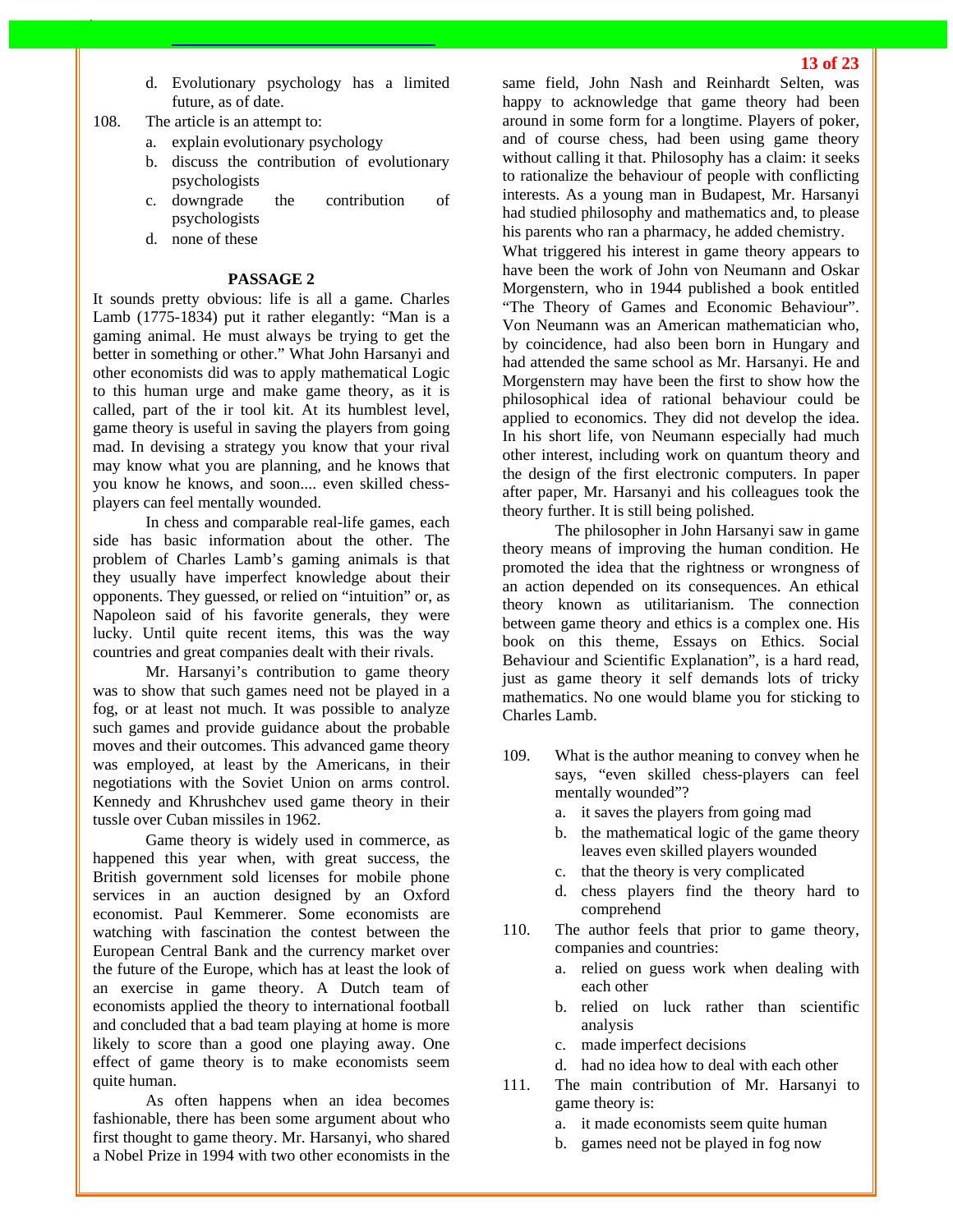- c. it provided guidance about the probable moves of opponents
- d. it was employed by Americans in dealing with the Soviet Union.
- 112. Why does the author say that one effect of the game theory is to make economists seem quite human?
	- a. because complicated theory could now be applied to real life situations
	- b. because game theory was used in diverse fields like football and politics
	- c. because it brought economics closer to the masses
	- d. because it was a way of adding human element to complicated theories
- 113. How did game theory originate?
	- a. from the works of Harsanyi
	- b. from John Nash and Rein hard Selten
	- c. from John Von Neumann and Oskar Morgemoten
	- d. from games like chess and poter
- 114. The passage is a/an:
	- a. review of a book written by Mr. Harsanyi
	- b. assessment of the work of Mr. Harsanyi
	- c. summation of the game theory
	- d. explanation of the game theory

#### **PASSAGE 3**

Even as its rivals have been battered by the cyclical downturn in petrochemicals and by Asia's financial troubles, Reliance has gone from strength to strength. Its latest results show a robust 18% rise in net profits and a 37% rise in sales over the same period a year earlier. Average annual growth in the firm's sales since it went public has been over 25%.

The way in which Reliance has achieved such results is, however, rather less impressive. Its success has arisen largely from its iron grip on its home market, source of 05% of its revenues—a grip that it retains in part through close links with Indian politicians.

From its very beginning, Dhirubhai Ambani. the firm's founder, wooed politicians to secure the licences he needed to expand his business from a small textile concern into a big petrochemical one. Many analysts suggest that the Ambani family (Dhirubhai's Sons Mukesh and Anil, who attended American. business schools, run most things today) has advanced largely thanks to such contacts. "The first call the mandarins in Delhi make after every cabinet meeting is to Reliance" claims one

The firm has benefited from a curiously favorable regulatory regime. For example, it pays very little income tax (1997 was the first year in which it paid any). The firm has also long benefited from the Indian structure of import duties.

If Reliance owed its success only to such factors, it would be just another oligopolist using influence to compensate for inefficiency. These are, sadly, all too common in India. Shumeet Banerji of Booz, Allen and Hamilton, aconsultancy, calls India 'the Galapagos of capitalism", populated by strangely mutated firms that have adapted to the whims of the "License Ra", and could never survive in an open economy. But Reliance is more than that. The Ambanis have in fact built a thoroughly modern, efficient business.

A visit to Hazira, a parched corner of northwestern India, tells the tale more eloquently than any earnings report. The first thing you notice walking round the Reliance site there is how spiritless it is: no rubbish or legions of people hanging about. You might be in Switzerland or Delaware; not perhaps surprising, since the equipment is all the latest stuff.

In another part of the complex you see fine polyester yarn for weaving into fabrics like sarees. But do not touch: the yarn is so delicate that it is packaged by robots that whistle "Zip-Dee-Dah" as they zoom around doing the work of 700 men. Even more striking are the attitudes at Hazira. Reliance dared to build in this dusty town what was at its inception the world's largest ethylene "cracker". Despite widespread scepticism, boasts the site manger, it did so in record time. Every other employee seems to speak earnestly about how his job is "benchmarked to the wrld's best". It is this pursuit of world standards, not merely those good enough for the cosy local market, that sets Reliance apart from the flaccid family empires that still dominate Indian business. A recent study of competitiveness by Arthur D. Little, a consultancy, ranks Reliance as the most competitive firm in India and among the top ten in Asia. Paul Bernard of Goldman Sachs, an investment bank, thinks that it is the most competitive petrochemicals firm in Asia.

Mr. Ambani had the insight to realize that a firm which helped to foster India's then puny petrochemicals market could come to dominate it. In the 1980s, for example, he built a polyester plant with an annual capacity of 40,000 tons at a time when that was equivalent to India's entire annual consumption. He integrated backwards from textiles to synthetic fibers to petrochemicals themselves. Now Reliance has gone further upstream: it is building a massive new refinery in India and it is exploring for oil.

Another consideration is the skill with which the company manages its finances. Mr. Ambani, often spurned by banks when young, was one of the first Indian industrialists to turn to small invesars for funds. The initial flotation of Reliance and its rise to capitalization of over \$ 3 billion today, have made him the hero of millions of small shareholders.

It is curious that Reliance should be so well run, given that it need not be. Part of the explanation lies in the fact that the Ambanis are not like other established dynasties. Dhirubhai Ambani started out as a lowly yarn trader, and through decades of hard work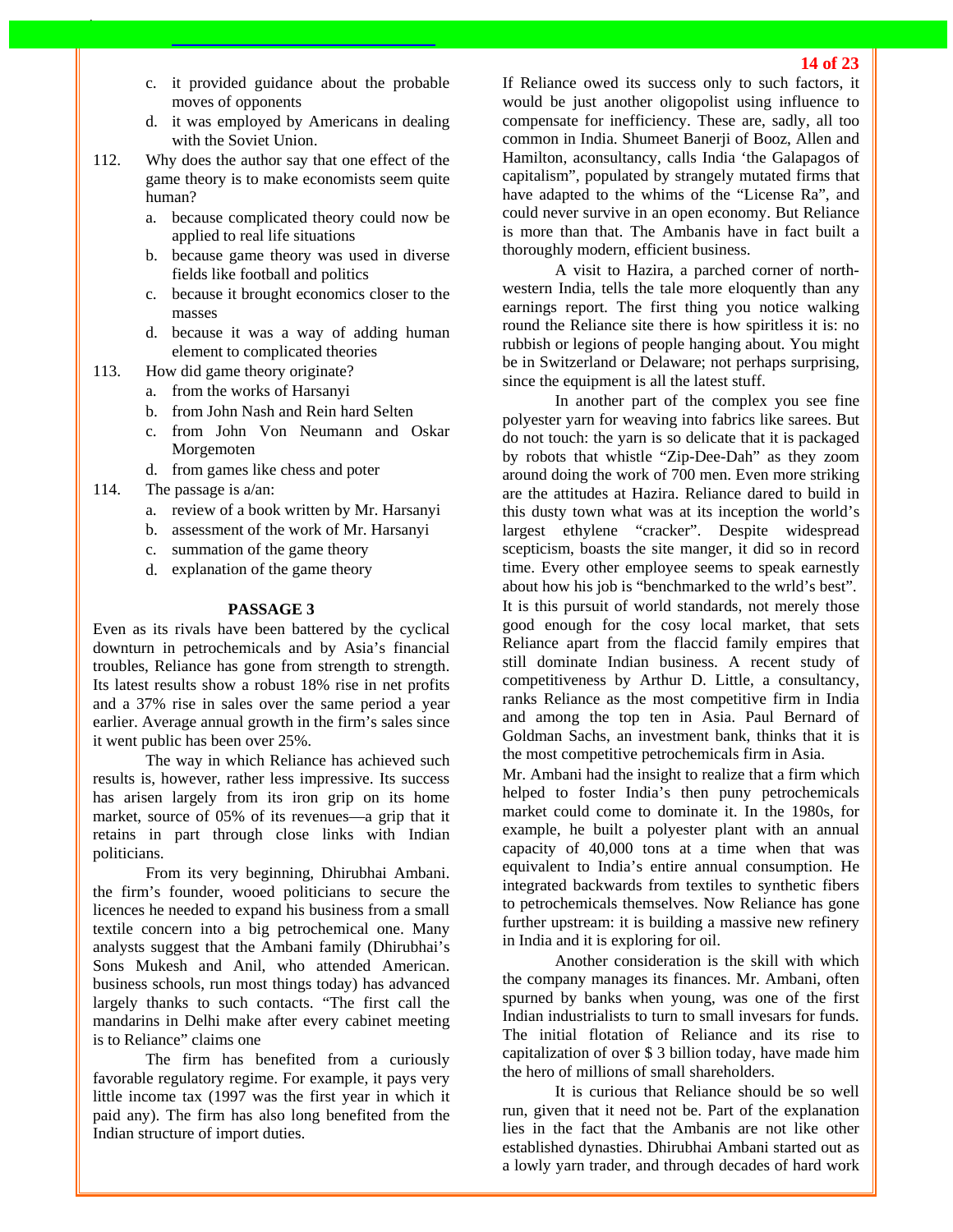forged his empire. His sons still work 12-14 hours a day, including weekends. Unlike many family firms, they have an experienced and long-serving team of professional mangers: over 100/0 have worked overseas, and half have worked outside the firm. Reliance pays well and, unusually for India, poaches from rival firms.

In other words, Reliance has what it taken to be a world- class player. Yet ask the Ambanis about their ambitions and they do not once stray from their home turf, Mukesh Ambani talks grandly of his "endgame" of turning Reliance into an "Indian energy major". He has new ventures in telecommunications and power generation, and hopes to expand into roads, ports and other infrastructure, The only common thread, argues Manoj Badale of Monitor, an Amercan consultant who knows the firm well, is a focus on capital-intensive industries in which success turns on the ability to get round regulators—and that, it seems, is what the Ambanis reckon is Reliance's core competence.

That is a pity, and it may turn out to be bad news for Reliance. As India's petrochemicals sector liberalizes—high tariffs and other trade barriers have been falling slowly, prodded by commitments to the WTO—the day will come when Reliance must face foreign rivals on something resembling a level playing- field. Remaining ensconced in India may provide' a few more years of fat profits such as those announced recently. But it may not help to prepare Reliance for a more serious endgame: unfettered global competition.

- 115. Why does the author say that Reliance's achievement is less impressive?
	- a. it has an iron grip on its home market and has operated in monopoly conditions
	- b. it has 95% of its revenue from the home market
	- c. the firm has benefited from the Indian structure of import duties
	- d. it has used political influence for its success
- 116. Which of the following statements are directly made by the author?
	- a. the Ambani family has advanced largely due to political contacts
	- b. bureaucrats in Delhi call Reliance after every meeting
	- c. Reliance has benefited from a regulatory regime
	- d. all of the above
- 117. The latest results of Reliance show that:
	- a. it performed better than most years
	- b. it performed worse than most years
	- c. its performance has been more or less average
	- d. cannot say
- 118. What does the author mean by "curiously favourable regulatory regime"?
	- a. the system of control in India
	- b. the regulatory regime is strange
	- c. the control favours some and not others
	- d. none of the above
- 119. By going further upstream, Reliance:
	- a. went against the general thinking
	- b. set up units which provided raw materials
	- c. built plants in river towns like Hazira
	- d. none of the above
- 120. Why does the author say that Reliance need not be well-run?
	- a. it is not like other established dynasties
	- b. it could survive without being efficient
	- c. it is in the core sector and would make profits anyway
	- d. it could have followed traditional methods
- 121. The long-term future prospects of Reliance, according to the author, are:
	- a. reasonably bright
	- b. it can make fat profits for a few more years
	- c. it faces great challenges ahead
	- d. it may not do so well after a few years
- 122. The difference between Reliance and other family business is that:
	- 1. they have a team of professional mangers
	- 2. they still work 12-14 hours a day
	- 3. it has created world class operations.
	- a. 1 and 2
	- b. 1 and 3
	- c. 2 and 3
	- d. 1, 2 and 3
- 123. Which of the following statements are true about Reliance?
	- a. it is 20 years old
	- b. it is worth \$ 3 billion today
	- c. it is the hero of millions of shareholders
	- d. none of the above
- 124. What does the author feel about Indian bureaucrats?
	- a. they are sold out
	- b. they are dishonest people
	- c. they use the regulatory regime to help certain people
	- d. none of the above
- 125. On the visit to Hazira, the author was most impressed with:
	- a. the cleanliness at the plant
	- b. the latest technology
	- c. the yarn is packaged by robots
	- d. the highly motivated work-force

## **15 of 23**

# **PASSAGE -4**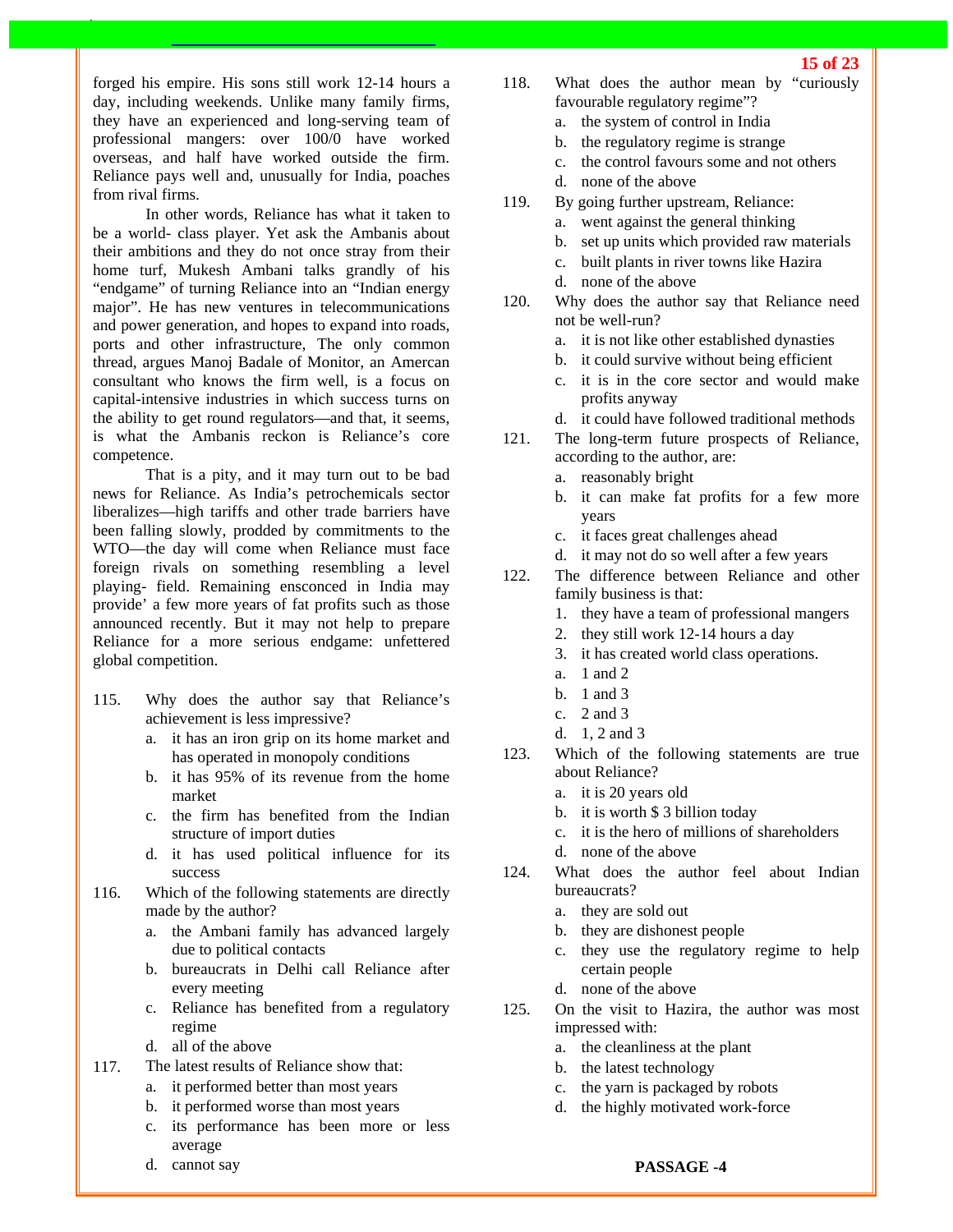Whatever philosophy may be, it is in the world and must relate to it. It breaks through the shell of the world in order to move into the infinite. But it turns back in order to find in the finite its always unique historical foundation. It pushes into the furthest horizons beyond being-in-the-world in order to experience the present in the eternal. But even the profoundest meditation acquires its meaning by relating back to man's existence here and now. Philosophy glimpses the highest criteria, the starry heaven of the possible, and seeks in the light of the seemingly impossible the way o man's dignity in the phenomenon of his empirical existence. Philosophy addresses itself to individuals. It creates a free community of those who rely on each other in. their will for truth. Into this community the philosophic man would like to enter. It is there in the world at anytime, but cannot become a wordily institution without losing the freedom of its truth. He cannot know whether he belongs to it. No authority decides on his acceptance. He wants to live in his thinking in such a way as to make his acceptance possible. But how does the world relate to philosophy? There are chairs of philosophy at the universities. Nowadays they are an embarrassment. Philosophy is politely respected because of tradition, but despised in secret. The general opinion is: it has nothing of importance to say. Neither has it any practical value. It is named in public but does it really exist? Its existence is proved at least by the defense measures it provokes. We can see this from comments like: "Philosophy is too complicated. I don't understand it. It's beyond me. It's something for professionals. I have no gift for it. Therefore it doesn't concern me." But that is like saying: I don't need to bother about the fundamental questions of life: I can diligently bury myself in some special field of work or scholarship without thinking or questioning .its meaning, and, for the rest, have "opinions" and be content with that. The defense becomes fanatical. A benighted vital instinct hates philosophy. It is dangerous. If I understood it I-should have to change my life. I would find myself in another frame of mind, see everything in a different light, and have to judge anew. Better not think philosophically! Then come the accusers, who want to replace the obsolete philosophy by something new and totally different. It is mistrusted as the utterly mendacious end product of a bankrupt theology. The meaninglessness of philosophical propositions is made fun of. Philosophy is denounced as the willing handmaiden of political and other powers. For many politicians, their wretched trade would be easier if philosophy did not exist at all. Masses and functionaries are easier to manipulate when they do not think but only have a regimented intelligence. People must be prevented from becoming serious. Therefore it is better for philosophy to be boring. Let the chairs of philosophy rot. The more piffle is taught, the sooner people will be blinkered against the light of philosophy. Thus philosophy is surrounded by enemies, most of whom are not conscious of being such. Bourgeois complacency, conventionality, the satisfactions of economic prosperity, the appreciation of science only for its technical achievements, the absolute will to power, the bonhomie of politicians, the fanaticism of ideologies, the literary self-assertiveness of talented writers - in all these things people parade their anti- philosophy. They do not notice it because they do not realize what they are doing. They are unaware that their anti- philosophy is itself a philosophy, but a perverted one, and that this anti-philosophy, if elucidated, would annihilate itself.

- 126. A suitable title for the passage would be:
	- a. Man and Philosophy
	- b. Philosophical angst
	- c. A Defence of Philosophy
	- d. The Enemies of Philosophy
- 127. Which of the following is not mentioned as a function of philosophy in the passage?
	- a. It shows the way to man's dignity in the face of his empirical existence.
	- b. it breaks through the shell of the world in order to move into the infinite.
	- c. It pushes into the furthest horizons beyond being in the world.
	- d. It makes the world a better place to live in.
- 128. Which of the following is true, keeping the passage in mind?
	- a. Philosophy is evidently respected
	- b. Philosophy is secretly despised
	- c. Both (a) and (b)
	- d. Neither (a) nor (b)
- 129. The word 'chairs', in the context of the passage, means:
	- a. wooden faced people
	- b. departments
	- c. separate chairs for philosophers
	- d. reserved seats for students of philosophy
- 130. Which of the following is not a charge against philosophy?
	- a. that it is obsolete
	- 2. that it is mendacious
	- 3. that it is the handmaiden of political power
	- 4. that it is immoral
- 131. According to the author, the existence of philosophy is proved by:
	- a. the fact that there re still' chairs of philosophy in universities
	- b. the defense measures it provokes
	- c. the polite respect jt gets
	- d. the fact that it answers the fundamental questions of life.
- 132. Why, according to the passage, would politicians be happy if philosophy did not exist?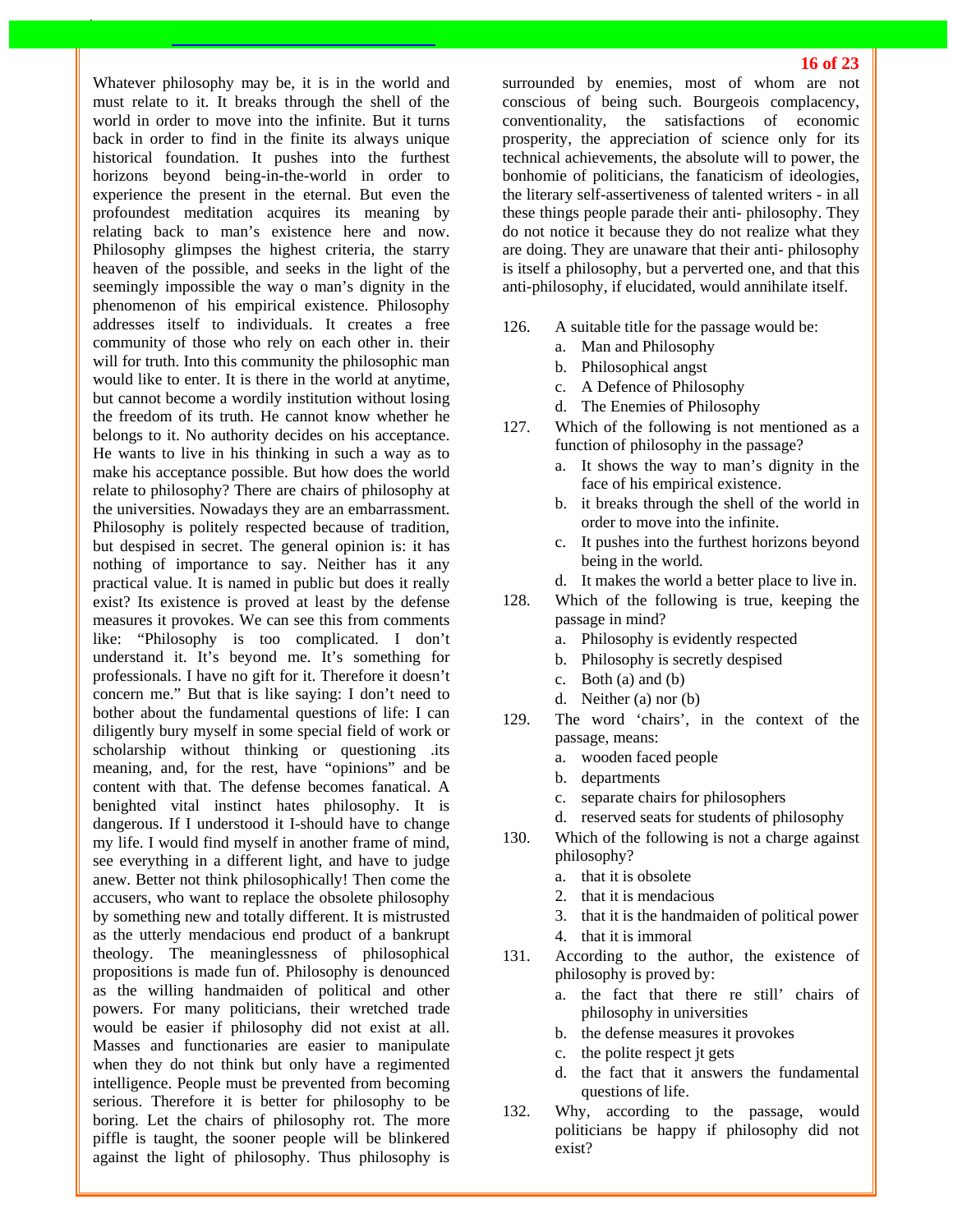- a. Masses would be easier to manipulate as they would not think for themselves.
- b. They would not have to make false allegiances to ideologies.
- c. They would not have to face allegations of ignoring philosophy.
- d. They would not have to be philosophical about losing an election.

#### **PASSAGE 5**

Among those who call themselves Socialists, two kinds of persons may be distinguished. There are, in the first place, those whose plans for a new order of society, in which private property and individual competition are to be superseded and other motives to action substituted, are on the scale of a village community or township, and would be applied to an entire country by the multiplication of such self-acting units; of this character are the systems of Owen, of Fourier, and the more thoughtful and philosophic Socialists generally. The other classes, who are more a product of the Continent than of Great Britain and may be called the revolutionary Socialists, propose to themselves a much bolder stroke. Their scheme is the management of the whole productive resources of the country by one central authority, the general government. And with this view some of them avow as their purpose that the working classes, or somebody on their behalf, should take possession of all the property of the country, and administer it for the general benefit.

Whatever be the difficulties of the first of these two forms of Socialism, the second must evidently involve the same difficulties and many more. The former, too, has the great advantage that it can be brought into operation progressively, and can prove its capabilities by trial. It can be tried first on a select population and extended to others as their education and cultivation permit. It need not, and in the natural order of things would not, become an engine of subversion until it had shown itself capable of being also a means of reconstruction. It is not so with the other: the aim of that is to substitute the new rule for the old at a single stroke, and to exchange the amount of goods realized under the present system, and its large possibilities of improvement, for a plunge without any preparation into the most extreme form of the problem of carrying on the whole round of the operations of social life without the motive power which has always hitherto worked the social machinery. 'It must be acknowledged that those who would play this game on the strength of their own private opinion, unconfirmed as yet b' any experimental verification - who would forcibly deprive all who have now a comfortable physical existence of their only present means of preserving it, and would brave the frightful bloodshed and misery that would ensue if the attempt was resisted - must have a serene confidence in their own wisdom on the one hand and a recklessness of other people's sufferings on the other, which Robespierre and St Just, hitherto the typical instances of those united attributes, scarcely came up to. Nevertheless, this scheme has great elements of popularity which the more cautious and reasonable form of Socialism has not: because what it professes to do, it promises to do quickly, and holds out hope to the enthusiastic of seeing the whole of their aspirations realized in their own time and at a blow.

- 133. According to the author, the difference between the two kinds of socialists is that:
	- a. one consists of thinkers and the others are active people.
	- b. the first have a definite philosophy and the second don't have any definite philosophy.
	- c. the first believe in gradual change while the others believe in revolutionary change.
	- d. the first are the products of Britain, while the others are products of Russia.
- 134. Which of the following is not a socialist?
	- a. Robespierre
	- b. Fourier
	- c. Owen
	- d. All are socialists
- 135. According to the philosophy of revolutionary socialism:
	- a. The government takes over the villages first and then, gradually the whole country.
	- b. The government takes over all productive resources of the country at one stroke.
	- c. The government declares a police state and rules by decree.
	- d. There is no government as such; the people rule themselves by the socialist doctrine.
- 136. Which of the following, according to the author, is true?
	- a. The second form of socialism has more difficulties than the first
	- b. The second form of socialism has the same difficulties as the first.
	- c. The second form of socialism has less difficulties than the first
	- d. The author has not compared the difficulties of the two
- 137. Which of the following were characteristics of St. Just and Robespierre?
	- a. Unconcern for others' suffering
	- b. Full confidence in their own wisdom.
	- c. Both a) and b).
	- d. Neither a) nor b).
- 138. It may be inferred from the passage that the author's sympathies are on:
	- a. neither side.
	- b. the side of the socialist doctrine.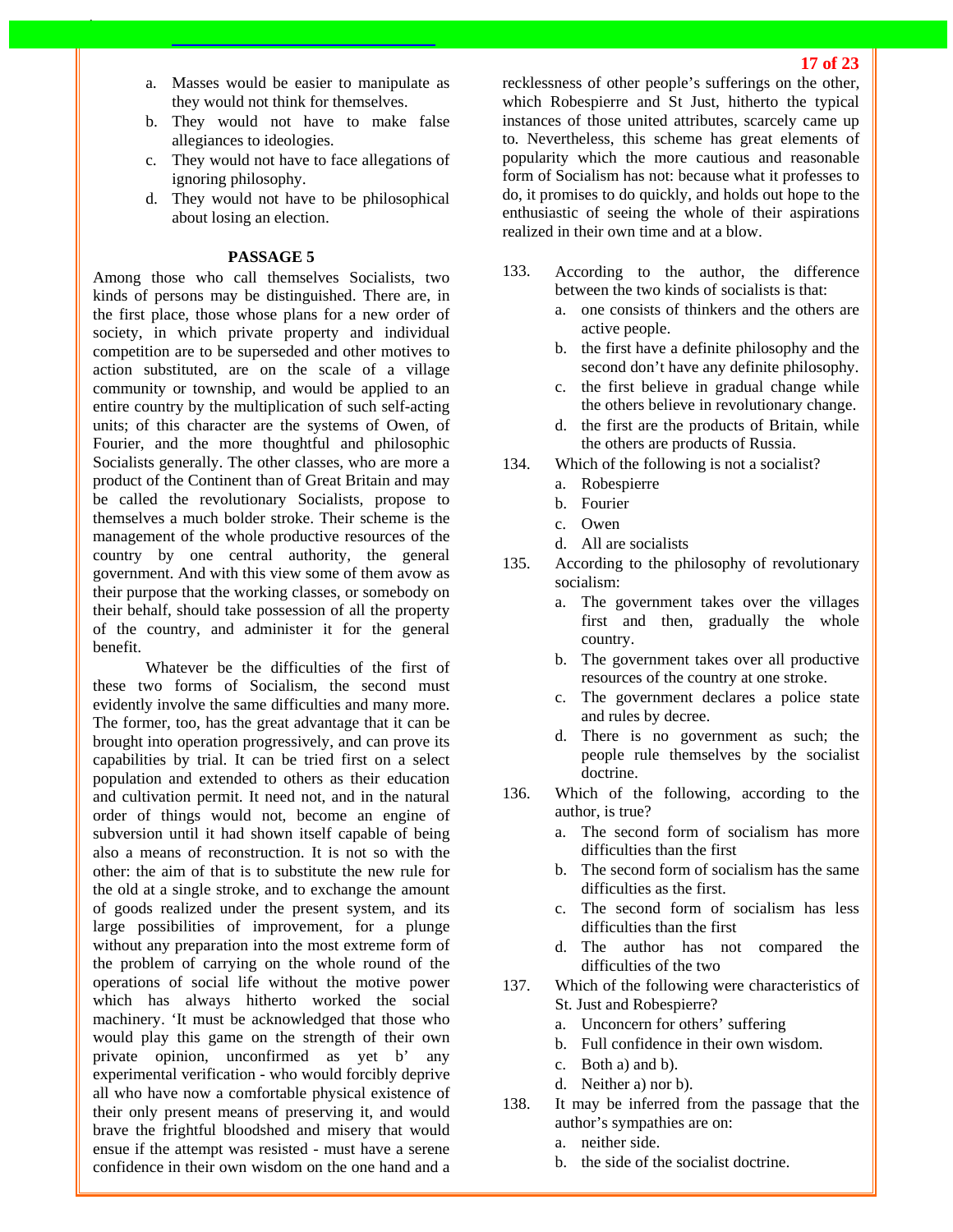- c. the side of the second type of socialism
- d. the first type of socialism.
- 139. The word 'avow' in the context of the passage means:
	- a. proclaim
	- b. vow
	- c. affirm
	- d. deny
- 140. Which of the following, according to the author, may not be the result of not verifying the desirability of socialism experimentally first?
	- a. bloodshed
	- b. deprivation of current comfortable existence
	- c. corruption in high places
	- d. misery caused by resisting change

#### **PASSAGE 6**

Experts in human behaviour argue that ethics and values are learned as a natural part of human development, derived from school, religion and other influences. Some authorities say that ethics is the innate notion of right and wrong and cannot be taught to an adult. This means that an individual has to have been shaped as honest and upstanding (or devious and venal) long before he or she sets foot in the corporate sector. Perhaps as a result of this belief, the corporate that form an integral part of a country's economy try to avoid dealing with the value based issues that they are confronted with on a day to day basis, unless forced to do so. Over time these practices become precedents and the fundamental value of dealing with ethics upfront loses its importance. After all, we have done it before and it has worked, so why not now?' is the general attitude. To the individual manager, value based conflicts tend to be largely personal, seldom corporate in nature or intensity. It turns corporate only when the espoused value is real and happening in the company. In performing these value based roles, managers are often trained to see its application on a commercial basis. Problems arise when the decisionmaker is unable to cope with commercial conflicts as differentiated from personal conflicts.

Part of being a good manager is being aware of the normal dimensions of one's role in the network and in the organisation. Managers can unwittingly engage in a wide range of role- related acts that are ethically questionable. A larger question before us is whether managers see this dissonance between what is perceived as unethical, and what is being practiced. For instance, a survey of HBR subscribers in 1981 revealed that the biggest issue is not defining sexual harassment but recognizing it when it occurs. Similarly, it was not until 1990 that the US government enacted the Americans with Disabilities Act that restricts employers from using medical tests to reveal a physical or mental impairment, except under special circumstances. Peter Drucker argues that business professionals are no different from other professionals, and should abide by the principle of nonmale-ficence. This involves studying the impact of acts on the good of the individual, the firm, the business community, and society as a whole. Crossing horizons of definitiveness is real in any pursuit of a meaningful debate on ethics. In fact it is essential for reaching a sense of conclusion, if possible. While it does not concentrate on the obligations of a person as a private individual and a citizen, these creep into the socio-economic system which governs business.

Laura Nash deals with twelve issues of ethics, addressing the basic question: "Is my business decision also an ethical decision?" Nash provides a framework that demonstrates the importance of critical thinking in business ethics where the goal is a corporate practice that does not foster unnecessary social harm. She emphasizes that her programme works in a concrete setting; that it is not utopian, philosophical abstraction. A person accepts certain special obligations when he/she becomes a part of the world of commerce. These obligations necessitate a reciprocal behavioral pattern in sync with individual values and beliefs viewed concurrently with those of the firm. Ethical congruence is the alignment of an organization's stated values, the decisions of its leaders, the behaviors that are encouraged by its systems and the values of its employees. The leader's responsibility is to give employees guidance as to what values employees are expected to demonstrate, in what priority and how absolute those priorities are.

Before a business can reach ethical congruence it must be clear on what it truly values. There must be a clear definition and articulation of values, beliefs, core philosophies, norms and ideals that the organisation chooses to follow, to practice in good times and bad, and to stand by under any circumstance. Once stated, agreed upon and articulated, this core operational and exceptional philosophy has to be tested for compatibility and acceptability with business vision, mission, core strategy and tactics, short and long term goals and objectives and expected behavioral outcomes.

It would be appropriate to comment here on the necessity for managerial courage. Donald F VanEynde defines it as "the willingness to do what is right in the face of risk". Risk here means a real or perceived danger to oneself, one's reputation or one's career; and includes such actions as confronting the status quo, embracing change in the face of resistance and opposing a popular but unhealthy idea. It means doing what is right, arid what needs to be done. The determining factors are the values and the power and position that the incumbent has, to do what he believes in. Ethics calls upon our courage to act upon what we believe in, and our willingness to sacrifice for the cause.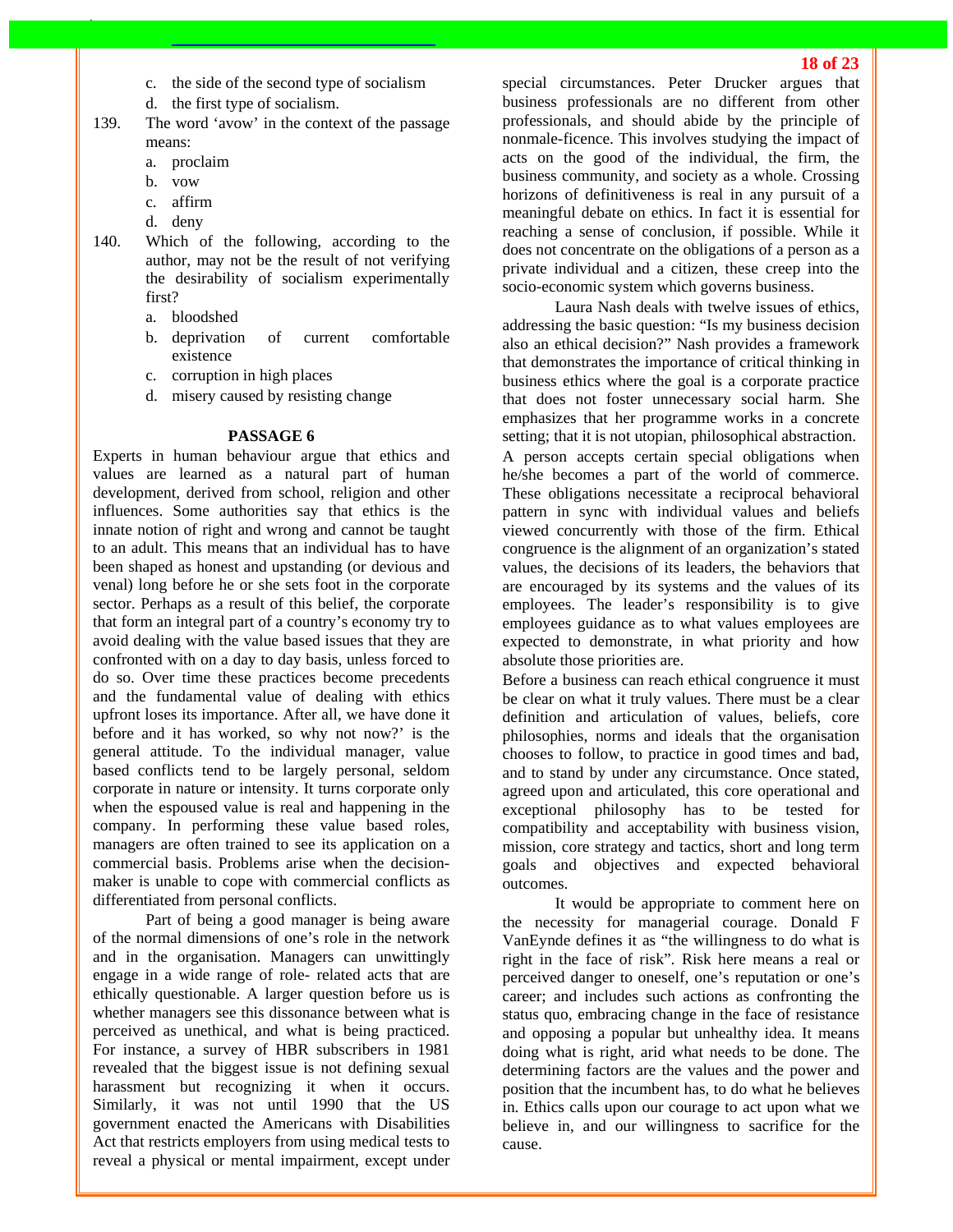Managerial responsibilities and roles in the commercial field outline a broad range of activities, goals and standards created to sustain the performance of a business organisation. In performing roles not congruent with the traditional organisational practices, managers could engender ethical dissonance. There are primarily five role acts, (which may overlap), involved in ethical decision making in a commercial environment.

Self-enhanced ethical dilemma role acts are any acts that involve direct gains for the actor at the expense of the firm; they are managerial only in the sense that they take place in organisations and frequently involve those who happen, by title, to be called managers. Ethically questionable acts of this type, such as expense account cheating, insider trading, nexus with brokers and middlemen, embezzlement, receiving kickbacks from vendors, short changing petty cash accounts, transferring company information for a price, using/selling patents, formulations, new product development information and stealing supplies, are committed against the firm and in the self-interest of the individual. They are essentially unethical practices not in consonance with the purpose of the firm.

The Indian financial services industry scam of the early I 990s, that unearthed the active involvement of individuals misusing their authority limits and conniving with brokers, is an example. Financiers have a fiduciary responsibility to be honest and to protect their clients' assets. At the corporate level there are several examples of inter corporate espionage. Just when Palm electronic organizer of 3Com, a runaway hit, was making huge headway, Microsoft decided to call handheld devices based on its Windows CE operating system Palm PCs. 3Com sued, claiming it owned the Palm name.

Myopic mania occurs in large and small role situations and is common among practicing managers. The behaviour is seldom random, is typically repetitive, has strong overtones of dominance and makes use of control and power. Role failure acts are directly related to managerial roles, and can be acts of commission or omission, such as superficial performance appraisals, not providing a fair and honorable feedback to employees on their performance and using leadership roles to enhance power through critical control over people.

Managers with myopic mania may hire and fire employees to show contempt towards process and system; they may not confront expense account cheating; may appease blackmailing employees to win personal favours against the company's interest; and may palm off a poor performer on to another department. At a heightened level of corruption they may systematically cheat the organisation intellectually

Typically, such a manager would, at regular intervals, convey his desire to leave the current assignment for a better career opportunity, and seek a monetary/career favour in return for his loyalty. He would demonstrate his unhappiness at the current state of organisational performance and would show deep anguish over managerial inaction on unresolved problems. These managers have unrealistic selfperceptions and are often schizophrenic. Gullible top management is often taken in by their seemingly logical, rational approach. Deception is key to their unethical practice. These acts involve direct personal advantage (not necessarily financial gain) at the expense of the firm. A culture that fosters high performance driven job insecurity could make employees more susceptible to this ethical encounter.

The case of a large Indian business house that had to forcibly retire some of its top management and their consequent outburst to the media on the company could well mean this type of an ethical act.

Power is the potential to influence others for good or evil, to be a blessing or a scourge. Power pervades every aspect of life. Principle centered power, based on honour extended bilaterally, leads to influence that lasts over extended periods of time and can even outlive the person from whom it omanates.

In contrast, distortion, while appearing straight in its actions and motives, involves the use of power and authority, through goals. It also involves conduct that creates direct advantages for the firm in the short run while indirectly providing gains to the individual actors. This in turn displaces direct costs onto selected stakeholders outside and inside the organisation in the long run.

Power usage is evident in actions involving ethics. In some instances the stated positioning of the corporation makes it easy for elimination or avoidance of distortion. In other cases, the actions of a superior or a person with authority invariably appear right to the younger managers, who may actually believe that the decision was right and beneficial to the company. According to Jay Rohrlich, a psychiatrist, "Susceptible people will be seduced by that kind of magical power. Money is a magical commodity, in the sense that it does transform reality." Rohrlich also talks about a personality style that combines risk taking with. a grandiose sense of personal power. Such behaviour eventually leads to an organisational freeze status, given low visibility between what is right and what is not.

Bribery, price fixing and manipulation of supplies are some examples of managerial role distortion that benefit organisations in the short run. Cross holding patterns of shareholding are another example of this ethical issue. While capital is obtained for a stated purpose and cash flow generated, the surplus is often used up to lend to a sister company, often a losing proposition. In all such cases, it is necessary to attribute ethical ownership directly to the decision-maker.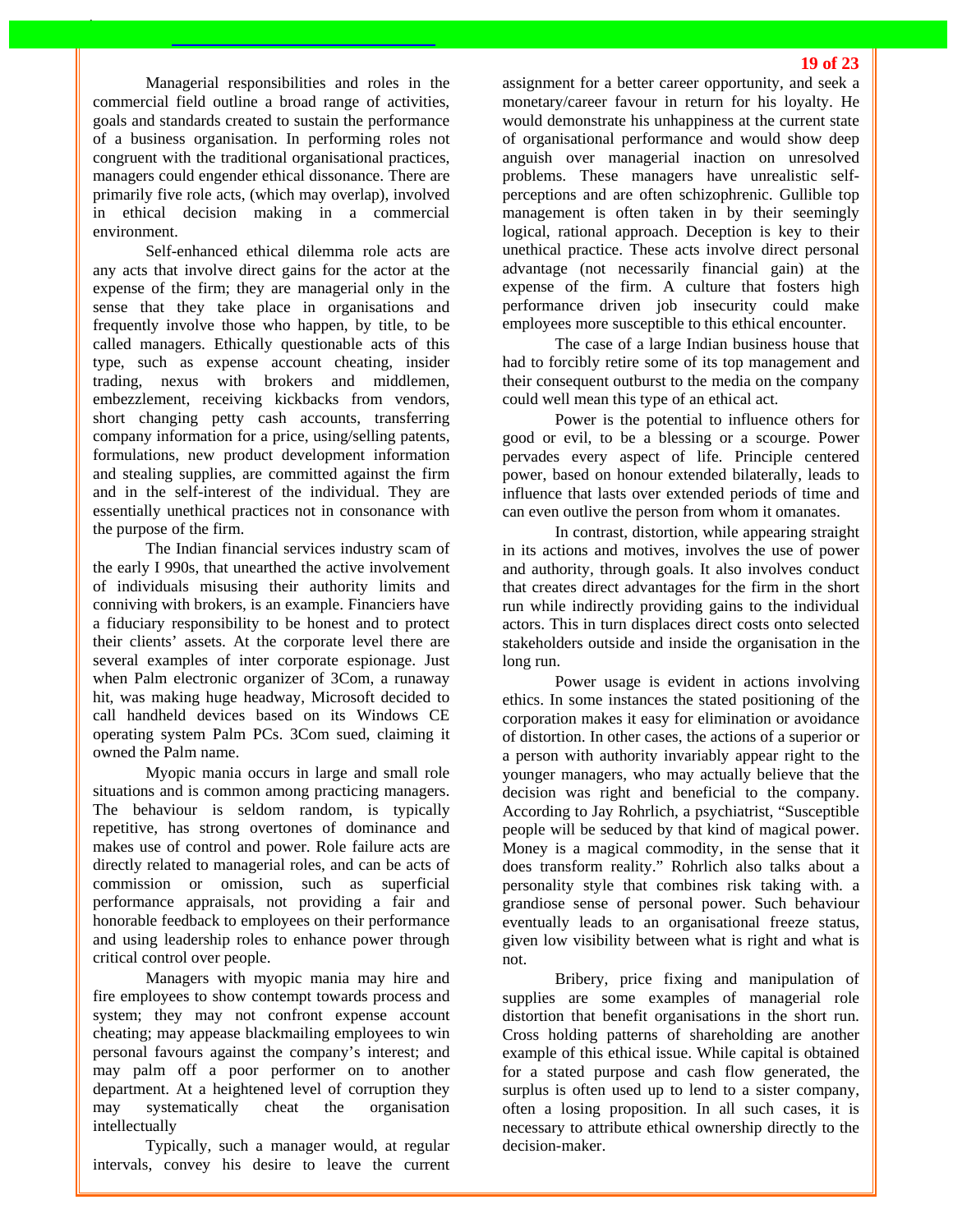- 141. The author is of the opinion that:
	- a. ethics and values are learned as a natural part of human development, derived from school, religion and other influences.
	- b. ethics is the innate notion of right and wrong and cannot be taught to an adult.
	- c. value based conflicts tend to be largely personal, seldom corporate in nature or intensity.
	- d. none of the above
- 142. Which of the following would be closest in meaning to the line in the passage, "the biggest issue is not defining sexual harassment but recognizing it when it occurs"
	- a. managers do not recognize sexual harassment when it occurs
	- b. though sexual harassment is well defined, companies do not how how do deal with it
	- c. there is a difference between what is perceived as unethical in the corporate world, as opposed to what is practiced
	- d. none of these
- 143. What, according to the author, is "ethical congruence"?
	- a. Reciprocal behavioral pattern in sync with individual values and beliefs viewed concurrently with those of the firm.
	- b. congruence of leader's responsibility to give employees guidance as to what values employees are expected to demonstrate, in what priority and how absolute those priorities are.
	- c. congruence of stated values, decisions of its leaders, the behaviours that are encouraged by its systems and the values of its employees.
	- d. all of the above
- 144. The example of Microsoft naming its hand. held devices as Palm PCs is given in the passage to highlight:
	- a. myopic mania
	- b. managerial courage
	- c. a point
	- d. an unethical practice
- 145. Younger managers may not be in a position to act ethically because:
	- a. they are unable to deal with power distortion
	- b. they lack the judgment to distinguish between ethical and unethical practices
	- c. ethical thinking comes only with age and experience
	- d. none of these
- 146. The passage is most likely taken from:
	- a. a newspaper
	- b. a management journal
	- c. a book
- d. an Internet site
- 147. What is "managerial distortion" according to the author?
	- a. use of power and authority to create advantage for the firm as well as individuals in the short run while disguising costs
	- b. distorting the meaning of certain unethical practices so that they appear ethical
	- c. relying on distorted models of behaviour to deal with unethical behaviour
	- d. conveying wrong instructions to subordinates as the senior managers misuse their power and authority
- 148. Which of the following statements is true in the context of the passage?
	- a. business and managers should largely act ethically
	- b. acting unethically is harmful to the business in the long run
	- c. being ethical is largely a matter of the individual, not of the corporate
	- d. none of these
- 149. Which of the following is not necessitated when an individual becomes part of the commercial world?
	- a. synchronization between individual values and beliefs with those of the firm
	- b. an obligation to act ethically, no matter what
	- c. articulation of the corporation's core values and beliefs and the understanding of the individual of these
	- d. none of these
- 150. Which of the following is a result of myopic mania?
	- a. short sightedness of the manager
	- b. inability to deal with long term strategy
	- c. contempt towards the process and systems
	- d. a logical, rational approach which does not gel with the company

## **SECTION-IV**

**Directions 151-155:** The following table gives data of some students. However, some data has been spoilt and cannot be read on the computer floppy.

|        | Performance |      |           | Total |
|--------|-------------|------|-----------|-------|
|        | Average     | Good | Excellent |       |
| Male   |             | 10   |           |       |
|        |             |      |           |       |
| Female |             |      |           | 32    |
| Total  |             |      |           |       |

It is also known that:

- 1. Half the students were either excellent or good.
- 2. 40% of the students were females.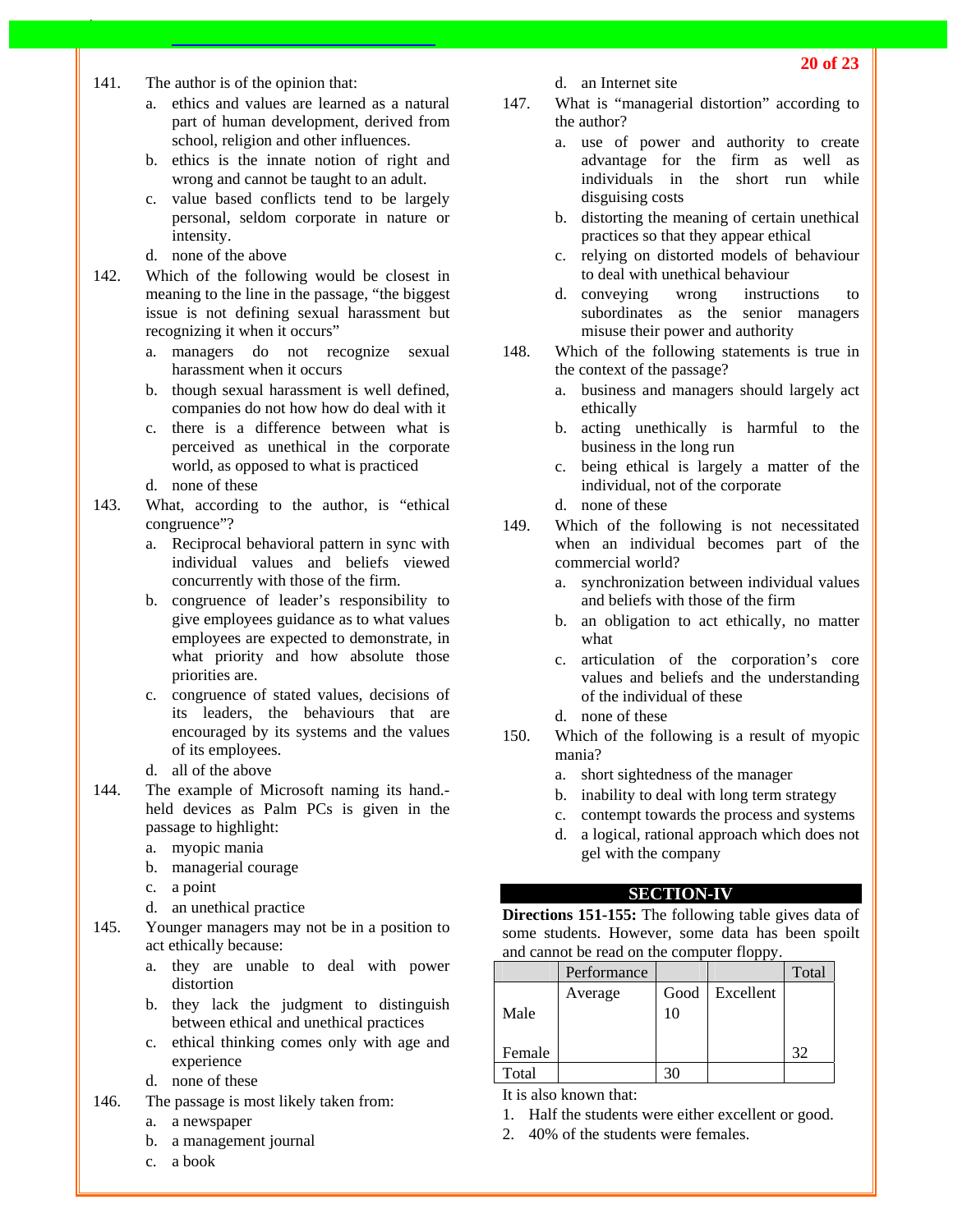- 3. One-third of the male students were average. Based on the above answer the following questions.
- 151. How many students are both female and excellent?
	- a. 0
	- b. 8
	- c. 16
	- d. 32
- 152. What proportion of good students are male? a. 0
	- b. 0.73
	- c. 0.4
	- d. 1.0
- 153. What proportions of female students are good? a. 0
	- b. 0.25
	- c. 0.5
	- d. 1.0
- 154. How many students are both male and good?
	- a. 10
	- b. 16
	- c. 22
	- d. 48
- 155. Among average students, what is the ratio of male to female?
	- a. 1:2
	- b. 2: 1
	- c. 3:2
	- d. 2:3

**Directions: Q. 156 to 160** are based on the table given below:

*Market Shares in Four Metropolitan Cities.* 

| Period/   | Bombay    | Calcutta  | Delhi         | madras    |
|-----------|-----------|-----------|---------------|-----------|
| Products  | 1993-94   | 1993-94   | 1993-94       | 1993-94   |
| HD        | $20 - 15$ | $35 - 30$ | $20\sqrt{15}$ | $20 - 30$ |
| CO        | $20 - 25$ | $30 - 15$ | $15-10$       | 20.15     |
| <b>BN</b> | $45 - 40$ | $25 - 35$ | $35 - 35$     | $10-10$   |
| MT        | $15-20$   | 10-20     | $10-10$       | 50-45     |

- 156. The market shares of which products did not decrease between 1993-94 in any city?
	- a. HD
	- b. CO
	- c. RN
	- d. None of these
- 157. The number of products which doubled their market shares in one or more cities is
	- a. 0
	- b. 1
	- c. 2
	- d. 3
- 158. The largest percentage drop in market shares is
- a. 60%
- b. 50%
- c. 53.3%
- d. 20%
- 159. The number of products which had 100% market share in four metropolitan cities is:
	- a. 0
	- b. 1
	- c. 2
	- d. 3
- 160. The city in which the minimum number of products increased their market shares in 1993-94 was:
	- a. Bombay
	- b. Delhi
	- c. Calcutta
	- d. Madras.

**Directions: For Q. 161 to 165** refer to thefollowing pie-chart



**1991-92 Operating Profit 160 lakh** 



- 161. The operating profit in 1991-92 increased over that in 1990-91 by
	- a. 23%
	- b. 22%
	- c. 25%
	- d. 24%
- 162. The Interest burden in 1991-92 was higher than that in 1990-91 by:
	- a. 50%
	- b. 25 lakh
	- c. 90%
	- d. 41 lakh
- 163. If, on an average, 20% rate of interest was charged on borrowed funds, then the total borrowed funds used by this company in the given two years amounted to: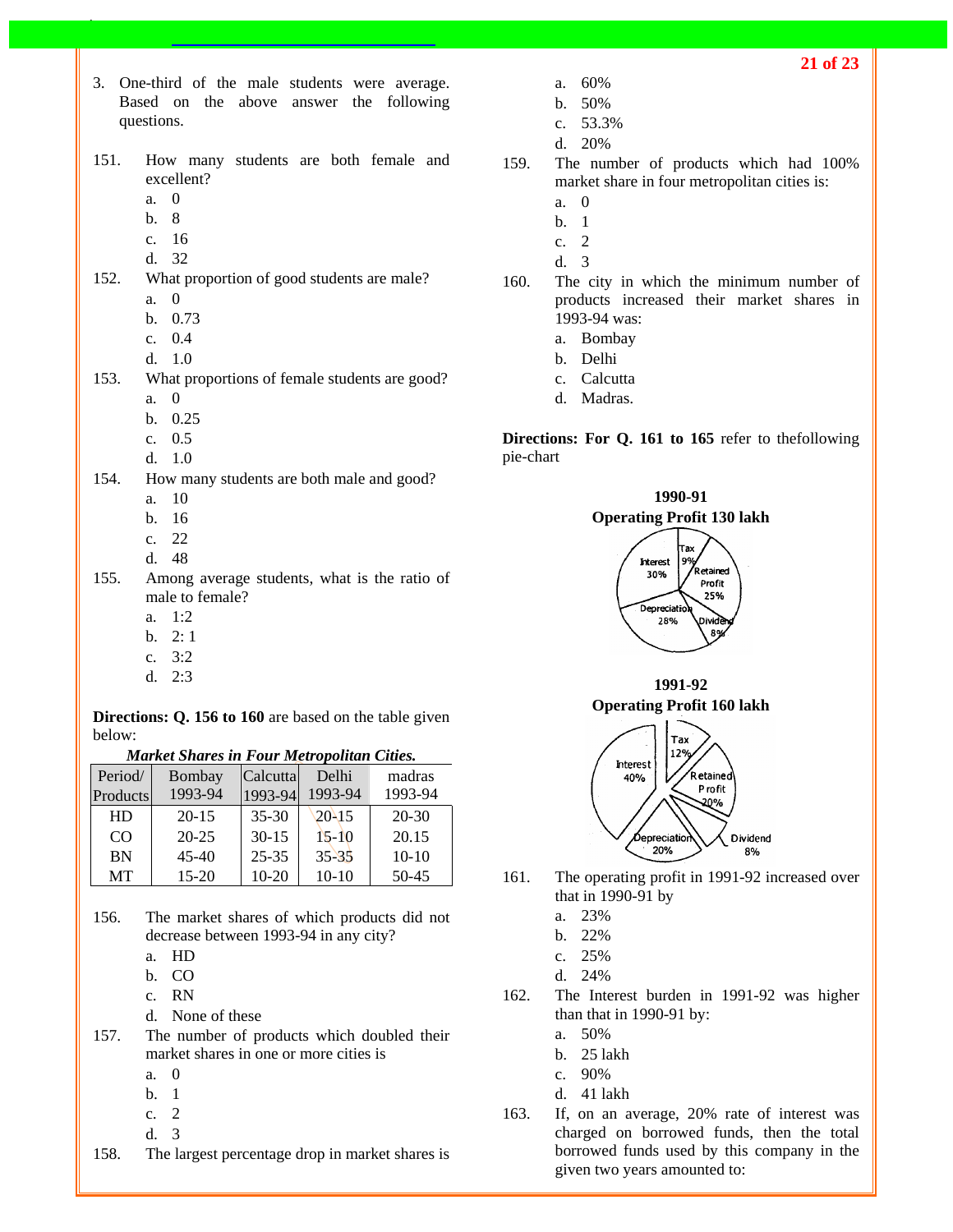- a. 221 lakh
- b. 195 lakh
- c. 368 lakh
- d. 515 lakh
- 164. The retained profit in 1991-92, as compared to that in 1990-91 was:
	- a. higher by 2.5%
	- b. higher by l.5%
	- c. lower by 2.5%
	- d. lower by 1.5%
- 165. The equity base of these companies remained unchanged. Then the total dividend earning (in lakh rupees) by the share holders in 1991-92 is:
	- a. 10.4 lakh
	- b. 9 lakh
	- c. 12.8 lakh
	- d. 15.6 lakh

**Directions: Q. 166 to 170** are based on the folioing graph:



166. In which year was the trade deficit greatest?

- a. 87-88
- b. 88-89
- c. 89-90
- d. 90-91
- 167. Export earning in 90-91 is how many percent of imports in 91-92?
	- a. 82
	- b. 85
	- c. 92
	- d. 15

168. In how many years was the trade deficit less than the trade deficit in the succeeding year?

- a. 1
- b. 2
- c. 3
- d. 4
- 169. In the last three years the total export earnings have accounted for how many percent of the value of the imports?
	- a. 80
	- b. 83
	- c. 95
- d. 89
- 170. Which of the following statements can be inferred from the graph?
	- 1. In all the years shown in graph, the trade deficit in less than the export earning.
	- 2. Export earnings increased in every year between 89-90 and 91-92.
	- 3. In all the years shown in the graph, the earning by exports is less than the expenditure on imports in the preceding year.
	- a. 1 only
	- b. 2 only
	- c. 3 only
	- d. 1 and 3 only

**Directions: Q. 171 to 175** are based on the graph given below:

Revenue obtained by a publishing house by selling books, magazines, and journals.



- 171. Which year shows the least change in revenue obtained from journals?
	- a. '89
	- b. '90
	- c. '91
	- d. '92
- 172. The growth in total revenue from '89 to '92 is
	- a. 21%
	- b. 28%
	- c. 15%
	- d. 11%
- 173. In '92, what percent of the total revenue came from books?
	- a. 45%
	- b. 55%
	- c. 35%
	- d. 25%
- 174. If '93 were to show the same growth as '92 over '91, the revenue in '93 must be
	- a. 194.5
	- b. 186.6
	- c. 172.4
	- d. 176.7